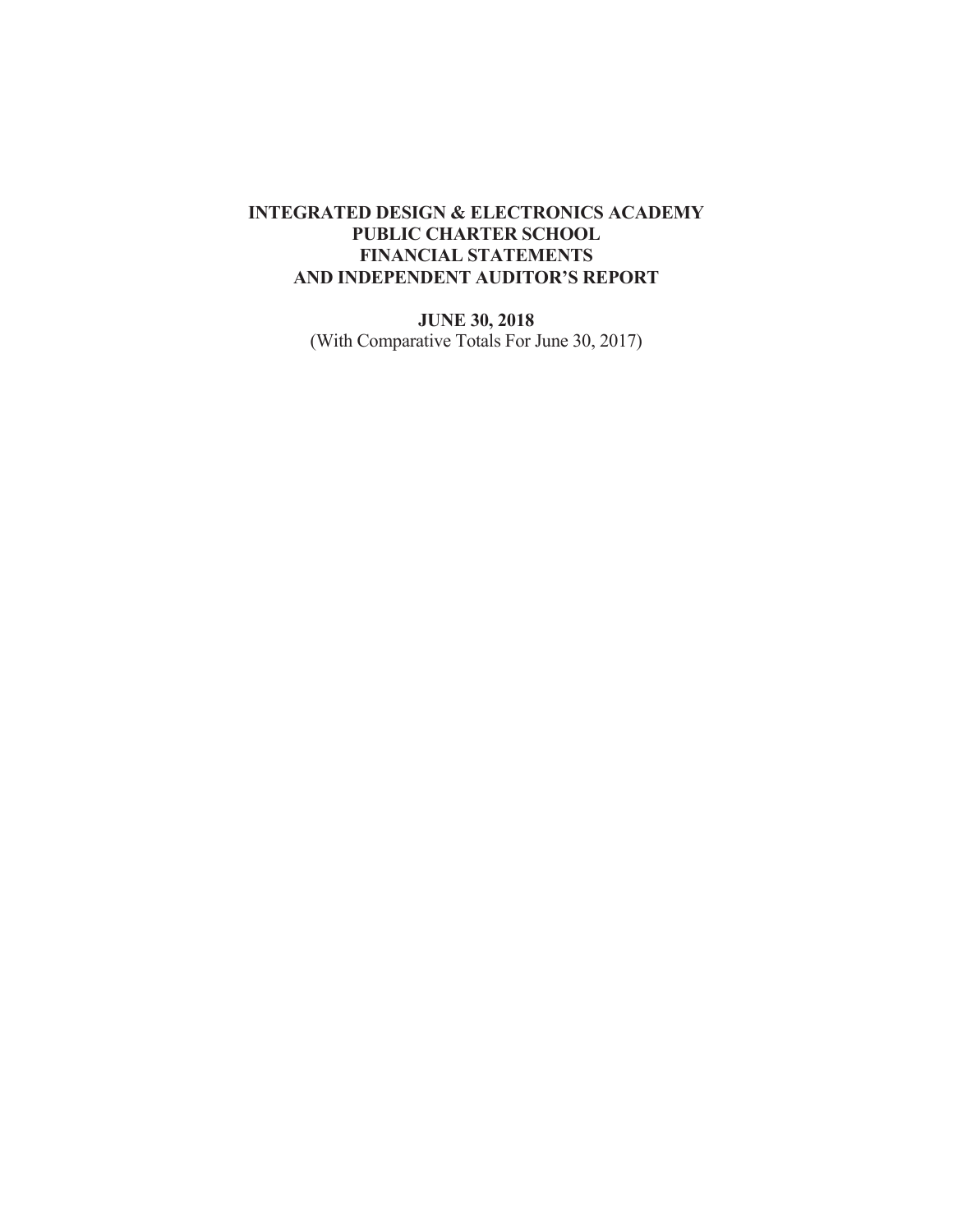# **TABLE OF CONTENTS**

|                                                                                                                                                                                                                             | Page No.       |
|-----------------------------------------------------------------------------------------------------------------------------------------------------------------------------------------------------------------------------|----------------|
| <b>INDEPENDENT AUDITOR'S REPORT</b>                                                                                                                                                                                         | $1 - 3$        |
| <b>FINANCIAL STATEMENTS</b>                                                                                                                                                                                                 |                |
| <b>Statement of Financial Position</b>                                                                                                                                                                                      | $\overline{4}$ |
| <b>Statement of Activities</b>                                                                                                                                                                                              | 5              |
| <b>Statement of Functional Expenses</b>                                                                                                                                                                                     | 6              |
| <b>Statement of Cash Flows</b>                                                                                                                                                                                              | $\overline{7}$ |
| Notes to the Financial Statements                                                                                                                                                                                           | $8 - 14$       |
| REPORTS AND SCHEDULES REQUIRED BY THE UNIFORM GUIDANCE                                                                                                                                                                      |                |
| Independent Auditor's Report on Internal Control Over<br>Financial Reporting and on Compliance and Other Matters<br>Based on an Audit of Financial Statements Performed in<br>Accordance with Government Auditing Standards | $15 - 16$      |
| Independent Auditor's Report on Compliance for Each Major<br>Program and on Internal Control Over Compliance<br>Required by the Uniform Guidance                                                                            | $17 - 18$      |
| Schedule of Expenditures of Federal Awards                                                                                                                                                                                  | 19             |
| Notes to the Schedule of Expenditures of Federal Awards                                                                                                                                                                     | 20             |
| Schedule of Findings and Questioned Costs                                                                                                                                                                                   | $21 - 22$      |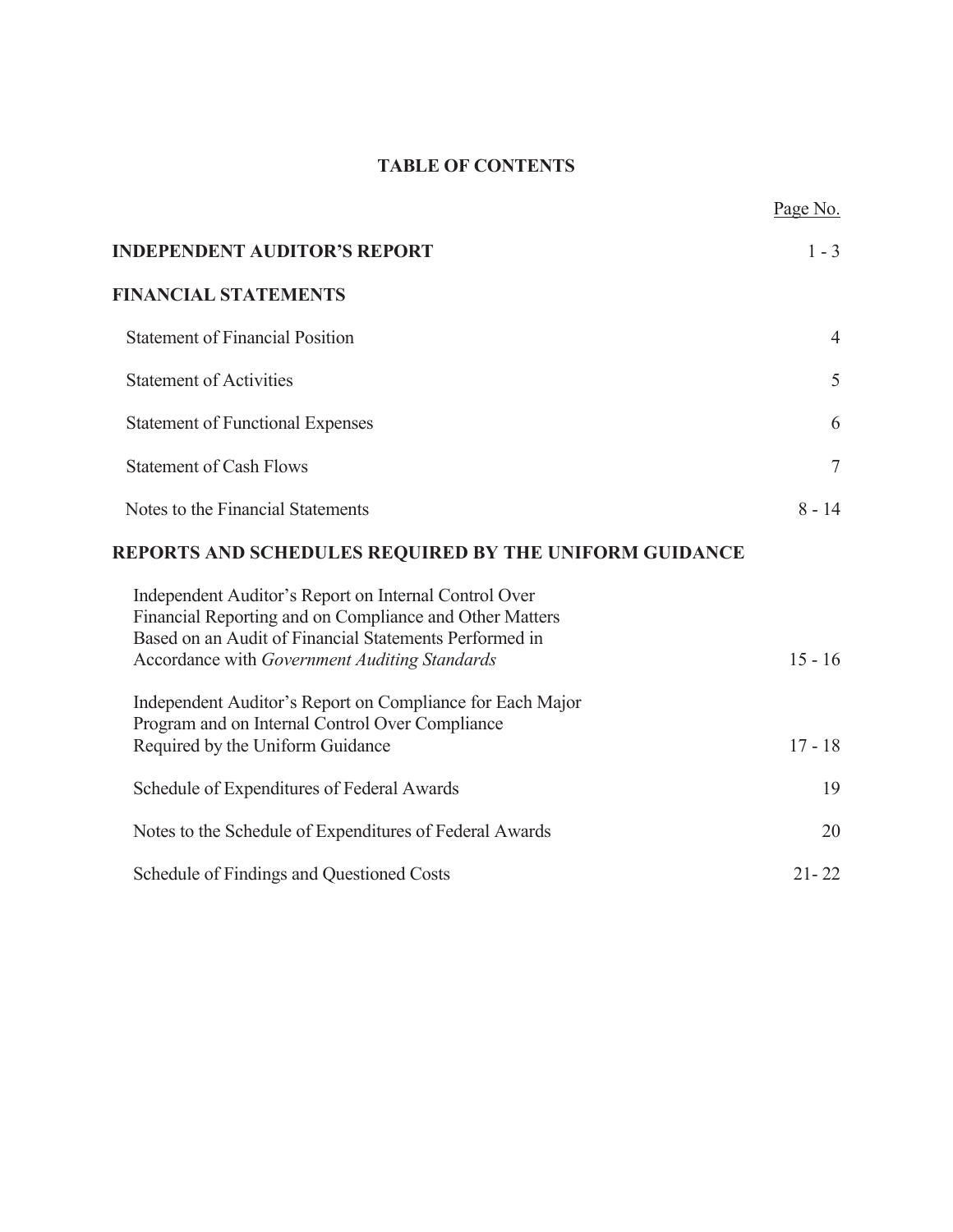

1730 Rhode Island Avenue, NW Suite 800 Washington, DC 20036 (202) 296-3306 Fax: (202) 296-0059

#### Independent Auditor's Report

The Board of Trustees Integrated Design & Electronics Academy Public Charter School Washington, DC

### **Report on the Financial Statements**

We have audited the accompanying financial statements of Integrated Design & Electronics Academy Public Charter School (a nonprofit organization), which comprise the statement of financial position as of June 30, 2018, and the related statements of activities, functional expenses and cash flows for the year then ended, and the related notes to the financial statements.

#### **Management's Responsibility for the Financial Statements**

Management is responsible for the preparation and fair presentation of these financial statements in accordance with accounting principles generally accepted in the United States of America; this includes the design, implementation, and maintenance of internal control relevant to the preparation and fair presentation of financial statements that are free from material misstatement, whether due to fraud or error.

#### **Auditor's Responsibility**

Our responsibility is to express an opinion on these financial statements based on our audits. We conducted our audits in accordance with auditing standards generally accepted in the United States of America and the standards applicable to financial audits contained in *Government Auditing Standards,* issued by the Comptroller General of the United States. Those standards require that we plan and perform the audit to obtain reasonable assurance about whether the financial statements are free from material misstatement.

An audit involves performing procedures to obtain audit evidence about the amounts and disclosures in the financial statements. The procedures selected depend on the auditor's judgment, including the assessment of the risks of material misstatement of the financial statements, whether due to fraud or error. In making those risk assessments, the auditor considers internal control relevant to the entity's preparation and fair presentation of the financial statements in order to design audit procedures that are appropriate in the circumstances, but not for the purpose of expressing an opinion on the effectiveness of the entity's internal control. Accordingly, we express no such opinion. An audit also includes evaluating the appropriateness of accounting policies used and the reasonableness of significant accounting estimates made by management, as well as evaluating the overall presentation of the financial statements.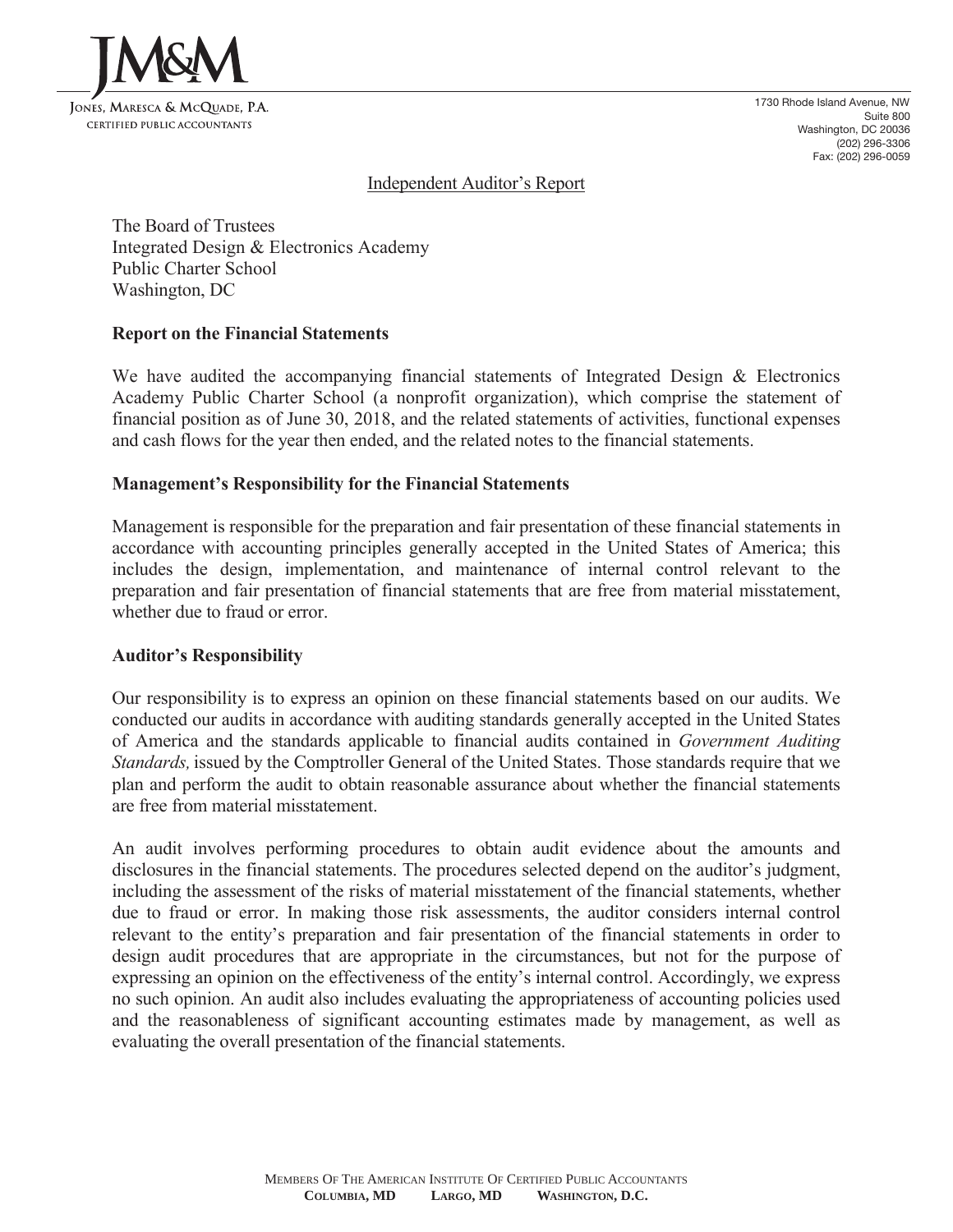Independent Auditor's Report Integrated Design & Electronics Academy Public Charter School Page Two

We believe that the audit evidence we have obtained is sufficient and appropriate to provide a basis for our audit opinion.

# **Opinion**

In our opinion, the financial statements referred to above present fairly, in all material respects, the financial position of Integrated Design & Electronics Academy Public Charter School as of June 30, 2018, and the changes in its net assets and its cash flows for the year then ended in accordance with accounting principles generally accepted in the United States of America.

# **Other Matters**

# *Other Information*

Our audit was conducted for the purpose of forming an opinion on the financial statements as a whole. The accompanying schedule of expenditures of federal awards, as required by Title 2 U.S. *Code of Federal Regulations* Part 200, *Uniform Administrative Requirements, Cost Principles, and Audit Requirements for Federal Awards*, is presented for purposes of additional analysis and is not a required part of the financial statements. Such information is the responsibility of management and was derived from, and relates directly to the underlying accounting and other records used to prepare the financial statements. The information has been subjected to the auditing procedures applied in the audit of the financial statements and certain additional procedures, including comparing and reconciling such information directly to the underlying accounting and other records used to prepare the financial statements or to the consolidated financial statements themselves and other additional procedures, in accordance with auditing standards generally accepted in the United States of America. In our opinion, the information is fairly stated, in all material respects, in relation to the financial statements taken as a whole.

# **Other Reporting Required by** *Government Auditing Standards*

In accordance with *Government Auditing Standards*, we have also issued our report dated November 16, 2018, on our consideration of Integrated Design & Electronics Academy Public Charter School's internal control over financial reporting and on our tests of its compliance with certain provisions of laws, regulations, contracts, and grant agreements and other matters. The purpose of that report is to describe the scope of our testing of internal control over financial reporting and compliance and the results of that testing, and not to provide an opinion on internal control over financial reporting or on compliance. That report is an integral part of an audit performed in accordance with *Government Auditing Standards* in considering the Integrated Design & Electronics Academy Public Charter School's internal control over financial reporting and compliance.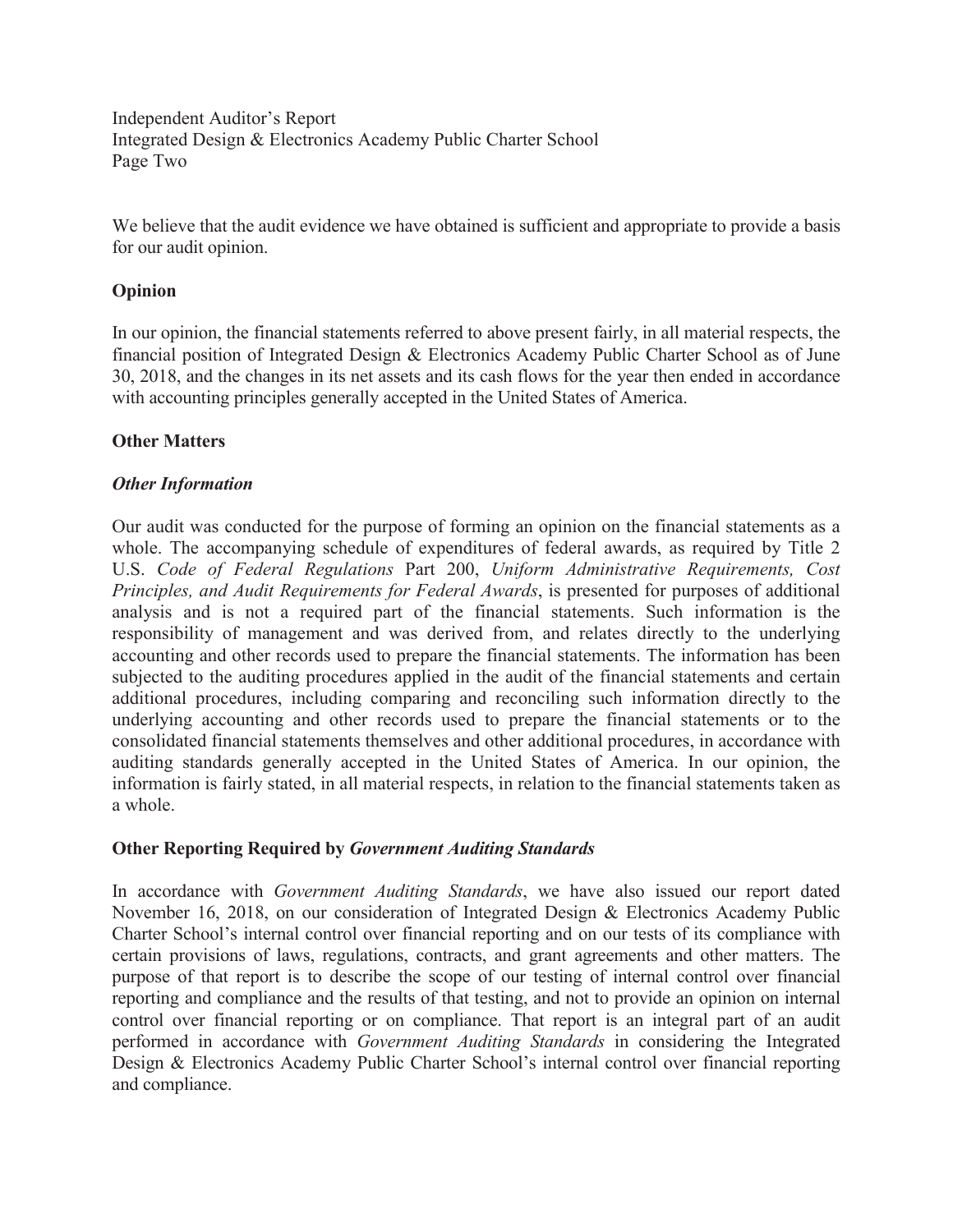Independent Auditor's Report Integrated Design & Electronics Academy Public Charter School Page Three

### **Prior Period Financial Statements**

The financial statements dated June 30, 2017, were audited by other auditors, whose report dated December 31, 2017, expressed an unmodified opinion on those statements. The summarized comparative information presented herein as of and for the year ended June 30, 2017 is consistent in all material respects, with the audited financial statements from which it has been derived.

Jam Marmar & Mc Quade PA

Washington, DC November 16, 2018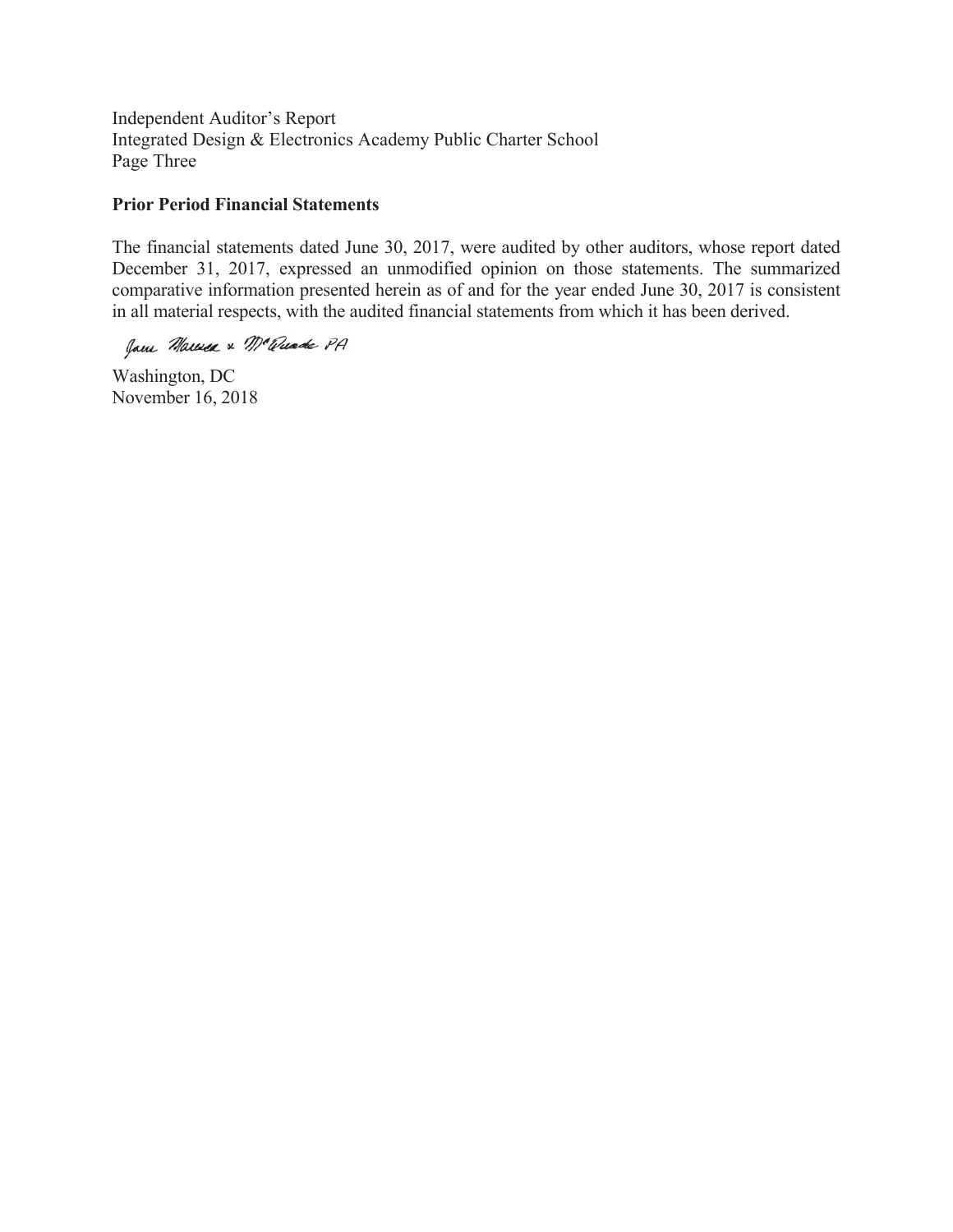# **INTEGRATED DESIGN & ELECTRONICS ACADEMY STATEMENTS OF FINANCIAL POSITION JUNE 30, 2018**

(With comparative totals for June 30, 2017)

|                                          |              | 2018       |               | 2017                   |
|------------------------------------------|--------------|------------|---------------|------------------------|
| <b>ASSETS</b>                            |              |            |               |                        |
| <b>CURRENT ASSETS</b>                    |              |            |               |                        |
| Cash                                     | $\mathbb{S}$ | 1,298,153  | \$            | 560,466                |
| Restricted cash                          |              |            |               | 332,500                |
| Grants receivable                        |              | 176,043    |               | 518,371                |
| Accounts receivable                      |              | 23,814     |               |                        |
| Prepaid expenses                         |              | 19,365     |               | 1,748                  |
| Deposits                                 |              | 2,630      |               | 3,445                  |
| <b>Total Current Assets</b>              |              | 1,520,005  |               | 1,416,530              |
| PROPERTY AND EQUIPMENT, NET              |              | 13,030,047 |               | 11,887,635             |
| <b>TOTAL ASSETS</b>                      | S            | 14,550,052 | <sup>\$</sup> | 13,304,165             |
| <b>LIABILITIES AND NET ASSETS</b>        |              |            |               |                        |
| <b>CURRENT LIABILITIES</b>               |              |            |               |                        |
| Accounts payable and accrued expenses    |              | 241,963    |               | 587,074                |
| Accrued payroll liabilities              |              | 308,057    |               | 455,911                |
| Accrued interest                         |              | 26,835     |               | 17,208                 |
| Deferred revenue                         |              |            |               | 19,133                 |
| Deposits payable                         |              | 20,100     |               | 3,500                  |
| Capital lease liability, current portion |              | 4,904      |               | 4,904                  |
| Loan payable, current portion            |              | 218,068    |               | 95,191                 |
| <b>Total Current Liabilities</b>         |              | 819,927    |               | $\overline{1,182,921}$ |
| <b>LONG TERM LIABILITIES</b>             |              |            |               |                        |
| Capital lease liability                  |              | 9,777      |               | 16,750                 |
| Loan payable, net                        |              | 7,144,116  |               | 6,609,892              |
| <b>Total Long Term Liabilities</b>       |              | 7,153,893  |               | 6,626,642              |
| <b>Total Liabilities</b>                 |              | 7,973,820  |               | 7,809,563              |
| <b>NET ASSETS</b>                        |              |            |               |                        |
| Unrestricted                             |              | 6,566,834  |               | 5,479,089              |
| Temporarily restricted                   |              | 9,398      |               | 15,513                 |
| <b>Total Net Assets</b>                  |              | 6,576,232  |               | 5,494,602              |

| <b>TOTAL LIABILITIES AND NET ASSETS</b> | \$14,550,052 | $\frac{\$}{13,304,165}$ |
|-----------------------------------------|--------------|-------------------------|
|-----------------------------------------|--------------|-------------------------|

The accompanying notes are an integral part of these financial statements.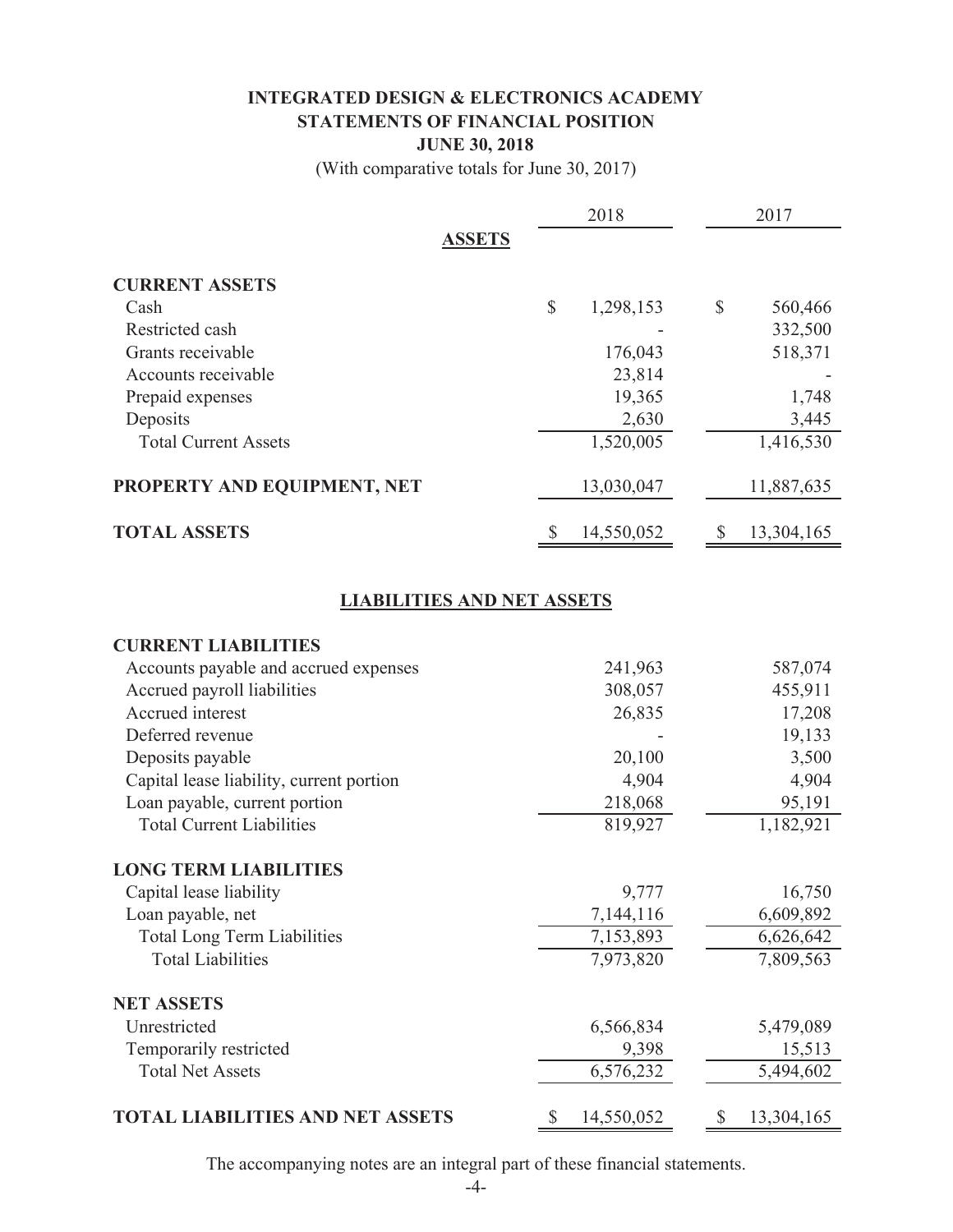### **INTEGRATED DESIGN & ELECTRONICS ACADEMY STATEMENT OF ACTIVITIES YEAR ENDED JUNE 30, 2018**

(With comparative totals for June 30, 2017)

|                                       | 2018 |              |                     |             |       | 2017      |                 |
|---------------------------------------|------|--------------|---------------------|-------------|-------|-----------|-----------------|
|                                       |      |              |                     | Temporarily |       |           |                 |
|                                       |      | Unrestricted | Restricted<br>Total |             | Total |           |                 |
| <b>REVENUE AND SUPPORT</b>            |      |              |                     |             |       |           |                 |
| Per pupil appropriations              | \$   | 5,866,089    | \$                  |             | \$    | 5,866,089 | \$<br>4,551,913 |
| Per pupil facility allowance          |      | 970,589      |                     |             |       | 970,589   | 818,488         |
| Federal entitlements and other grants |      | 1,032,054    |                     |             |       | 1,032,054 | 955,358         |
| Contributions                         |      | 44,952       |                     | 15,035      |       | 59,987    | 171,298         |
| Activity fees                         |      | 19,956       |                     |             |       | 19,956    | 35,602          |
| Interest income                       |      | 7,428        |                     |             |       | 7,428     | 946             |
| Other income                          |      | 236,982      |                     |             |       | 236,982   | 165,068         |
| Net assets released from restrictions |      | 21,150       |                     | (21, 150)   |       |           |                 |
| <b>Total Revenue and Support</b>      |      | 8,199,200    |                     | (6, 115)    |       | 8,193,085 | 6,698,673       |
| <b>EXPENSES</b>                       |      |              |                     |             |       |           |                 |
| Program educational services          |      | 5,988,123    |                     |             |       | 5,988,123 | 5,774,375       |
| General and administrative            |      | 1,123,104    |                     |             |       | 1,123,104 | 991,250         |
| Fundraising                           |      | 228          |                     |             |       | 228       | 11,651          |
| <b>Total Expenses</b>                 |      | 7,111,455    |                     |             |       | 7,111,455 | 6,777,276       |
| <b>CHANGE IN NET ASSETS</b>           |      | 1,087,745    |                     | (6, 115)    |       | 1,081,630 | (78, 603)       |
| NET ASSETS, beginning of year         |      | 5,479,089    |                     | 15,513      |       | 5,494,602 | 5,573,205       |
| NET ASSETS, end of year               | \$   | 6,566,834    | \$                  | 9,398       |       | 6,576,232 | \$<br>5,494,602 |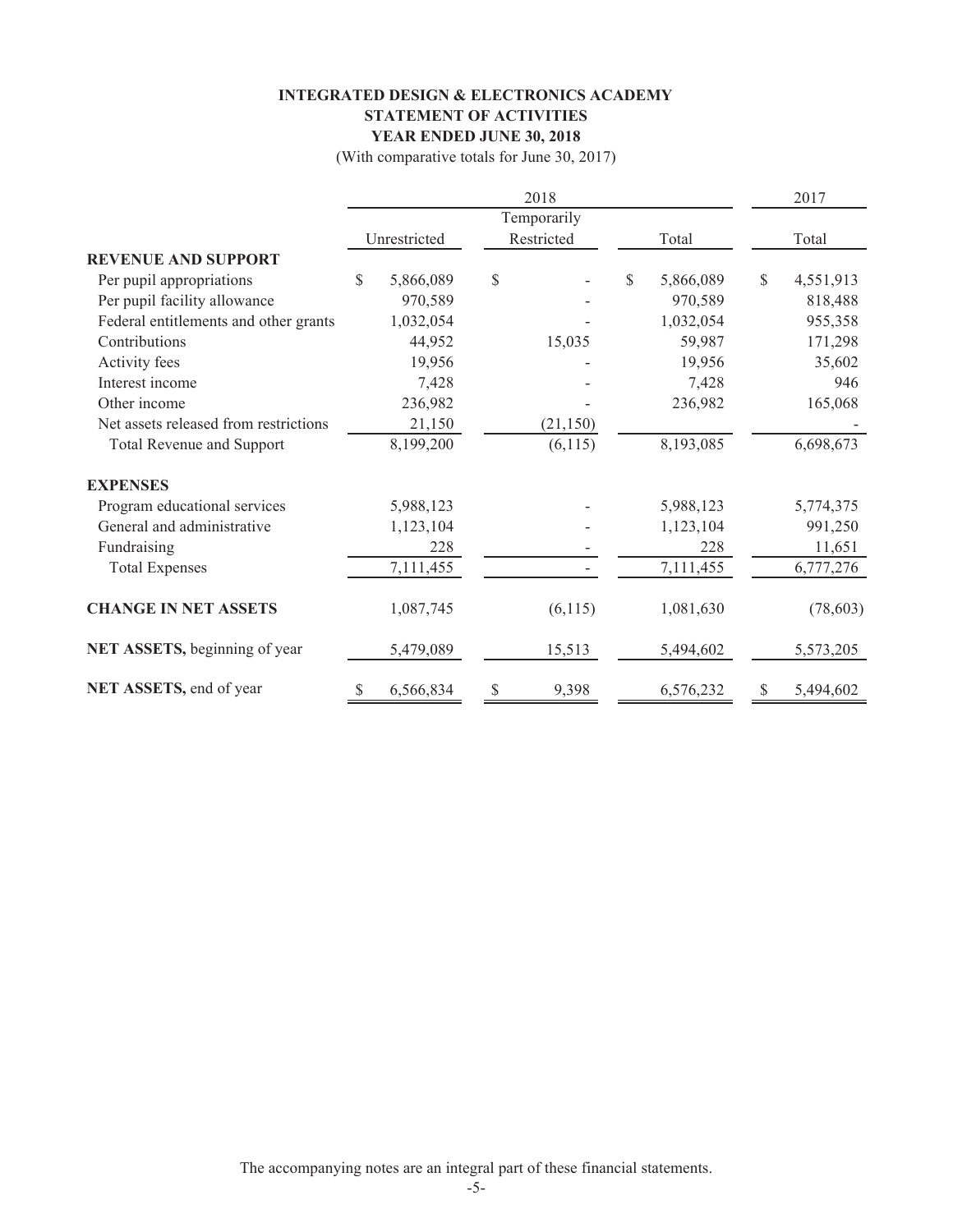#### **INTEGRATED DESIGN & ELECTRONICS ACADEMY STATEMENT OF FUNCTIONAL EXPENSES YEAR ENDED JUNE 30, 2018**

(With comparative totals for June 30, 2017)

|                                   |                 |               |                |             | 2018            |                                                                       | 2017      |
|-----------------------------------|-----------------|---------------|----------------|-------------|-----------------|-----------------------------------------------------------------------|-----------|
|                                   | Educational     |               | Administrative | Fundraising | Total           |                                                                       | Total     |
| <b>Personnel Expenses</b>         |                 |               |                |             |                 |                                                                       |           |
| <b>Salaries</b>                   | \$<br>3,273,904 | $\mathcal{S}$ | 212,484        | \$          | \$<br>3,486,388 |                                                                       | 3,609,865 |
| Employee benefits                 | 203,034         |               | 135,356        |             | 338,390         |                                                                       | 350,482   |
| Payroll taxes                     | 256,093         |               | 64,023         |             | 320,116         |                                                                       | 315,790   |
| Professional development          | 139,998         |               |                |             | 139,998         |                                                                       | 109,220   |
| Recruitment                       | 9,900           |               |                |             | 9,900           |                                                                       | 1,106     |
| <b>Total Personnel Expenses</b>   | 3,882,929       |               | 411,863        |             | 4,294,792       |                                                                       | 4,386,463 |
| <b>Direct Student Costs</b>       |                 |               |                |             |                 |                                                                       |           |
| Supplies and material             | 60,760          |               |                |             | 60,760          |                                                                       | 44,008    |
| Contracted instruction fees       | 282,680         |               |                |             | 282,680         |                                                                       | 194,669   |
| Food service                      | 93,080          |               |                |             | 93,080          |                                                                       | 83,755    |
| Textbooks                         | 875             |               |                |             | 875             |                                                                       | 7,223     |
| Student assessment fees           | 111,900         |               |                |             | 111,900         |                                                                       | 77,046    |
| Other                             | 245,237         |               |                |             | 245,237         |                                                                       | 221,426   |
| <b>Total Direct Student Costs</b> | 794,532         |               |                |             | 794,532         |                                                                       | 628,127   |
| <b>Occupancy Expense</b>          |                 |               |                |             |                 |                                                                       |           |
| Maintenance and repairs           | 85,160          |               | 21,290         |             | 106,450         |                                                                       | 112,668   |
| Contracted building services      | 345,252         |               | 86,313         |             | 431,565         |                                                                       | 412,026   |
| <b>Total Occupancy Expense</b>    | 430,412         |               | 107,603        |             | 538,015         |                                                                       | 524,694   |
| <b>Office Expense</b>             |                 |               |                |             |                 |                                                                       |           |
| Telephone                         | 20,088          |               | 5,022          |             | 25,110          |                                                                       | 23,051    |
| Supplies                          | 61,439          |               | 15,360         |             | 76,799          |                                                                       | 60,515    |
| Equipment rental                  | 3,455           |               | 864            |             | 4,319           |                                                                       | 14,492    |
| Printing                          |                 |               |                |             |                 |                                                                       | 890       |
| Postage and delivery              | 11,936          |               | 2,984          |             | 14,920          |                                                                       | 7,911     |
| <b>Total Office Expense</b>       | 96,918          |               | 24,230         |             | 121,148         |                                                                       | 106,859   |
| <b>General Expense</b>            |                 |               |                |             |                 |                                                                       |           |
| Depreciation and amortization     | 358,698         |               | 89,675         |             | 448,373         |                                                                       | 407,950   |
| Authorizer fee                    |                 |               | 74,012         |             | 74,012          |                                                                       | 66,675    |
| Office supplies                   | 40,094          |               | 10,023         |             | 50,117          |                                                                       | 35,274    |
| Insurance                         | 46,016          |               | 11,504         |             | 57,520          |                                                                       | 50,443    |
| Professional fees                 | 290,078         |               | 181,613        |             | 471,691         |                                                                       | 335,848   |
| Interest                          | 48,446          |               | 212,247        |             | 260,693         |                                                                       | 226,144   |
| Auction items and fees            |                 |               |                | 228         | 228             |                                                                       | 1,792     |
| Bad debt                          |                 |               | 334            |             | 334             |                                                                       | 7,007     |
| <b>Total General Expense</b>      | 783,332         |               | 579,408        | 228         | 1,362,968       |                                                                       | 1,131,133 |
| <b>Total Expenses</b>             | \$<br>5,988,123 | \$            | 1,123,104      | \$<br>228   | \$<br>7,111,455 | $\mathbb{S}% _{t}\left( t\right) \equiv\mathbb{S}_{t}\left( t\right)$ | 6,777,276 |

The accompanying notes are an integral part of these financial statements.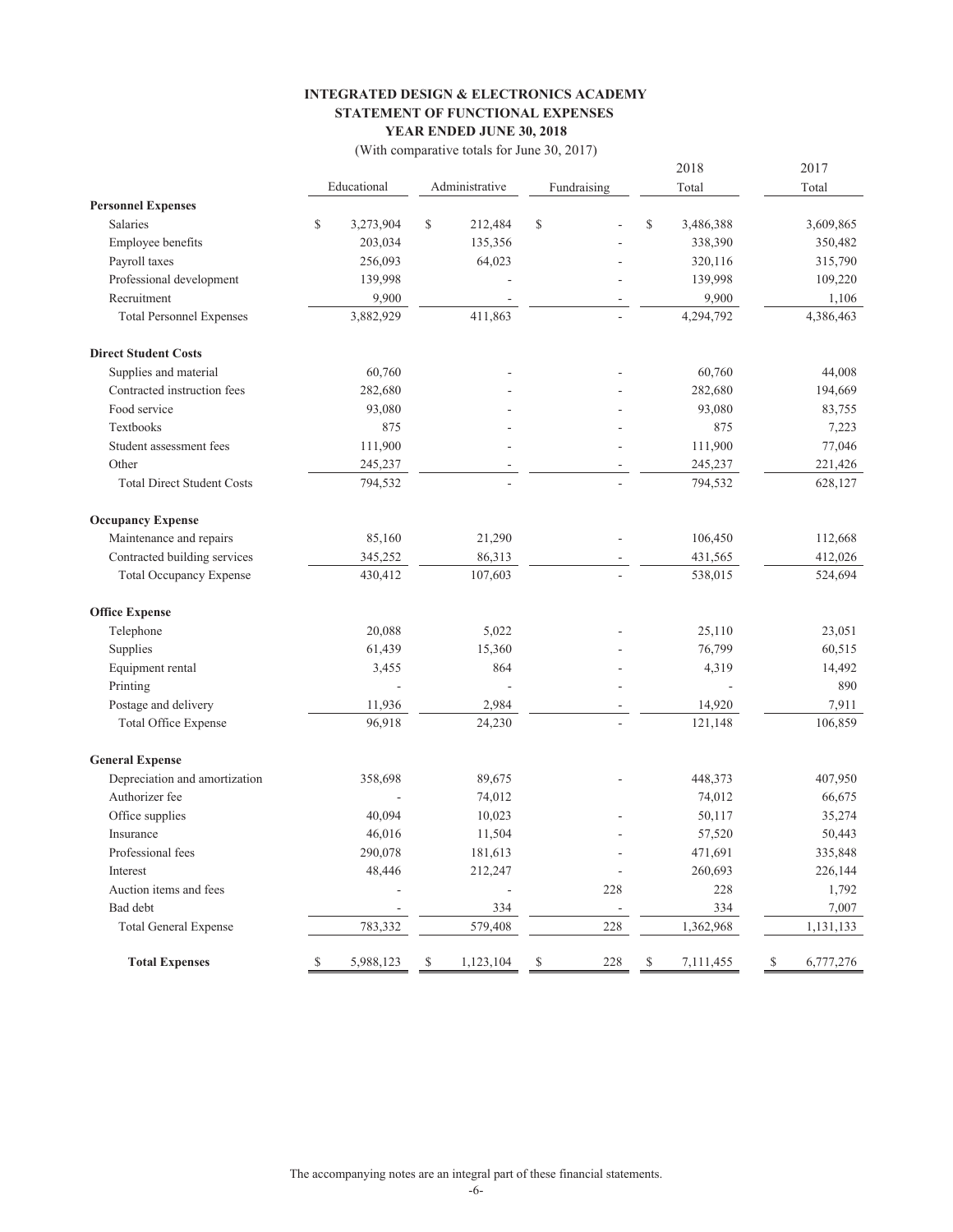# **INTEGRATED DESIGN & ELECTRONICS ACADEMY STATEMENTS OF CASH FLOWS YEAR ENDED JUNE 30, 2018**

(With comparative totals for June 30, 2017)

|                                                      | 2018                       | 2017                     |  |
|------------------------------------------------------|----------------------------|--------------------------|--|
|                                                      |                            |                          |  |
| <b>CASH FLOWS FROM OPERATING ACTIVITIES</b>          |                            |                          |  |
| Change in net assets                                 | \$<br>1,081,630            | $\mathbb{S}$<br>(78,603) |  |
| Adjustments to reconcile change in net assets        |                            |                          |  |
| provided by (used for) operating activities:         |                            |                          |  |
| Depreciation and amortization                        | 448,373                    | 410,864                  |  |
| Amortization of deferred financing costs             | 13,983                     | 15,318                   |  |
| Loss on disposal of property and equipment           | 334                        |                          |  |
| (Increase) decrease in assets:                       |                            |                          |  |
| Grants receivable                                    | 342,328                    |                          |  |
| Accounts receivable                                  | (23, 814)                  | (322, 313)               |  |
| Prepaid expenses                                     | (17,617)                   | 12,328                   |  |
| Deposit                                              | 815                        | 5,375                    |  |
| Increase (decrease) in liabilities:                  |                            |                          |  |
| Accounts payable and accrued expenses                | (345,111)                  | 72,906                   |  |
| Accrued payroll liabilities                          | (147, 854)                 | (36, 804)                |  |
| Accrued interest                                     | 9,627                      | 11,473                   |  |
| Deferred revenue                                     | (19, 133)                  | 19,133                   |  |
| Deposits payable                                     | 16,600                     | 3,500                    |  |
| Capital lease liability                              | (6,973)                    | 21,654                   |  |
| Net Cash Provided by Operating Activities            | 1,353,188                  | 134,831                  |  |
| <b>CASH FLOWS FROM INVESTING ACTIVITIES</b>          |                            |                          |  |
| Purchase of property and equipment                   | (1,924,019)                | (524,223                 |  |
| Net Cash Used for Investing Activities               | (1,924,019)                | (524.223)                |  |
| <b>CASH FLOWS FROM FINANCING ACTIVITIES</b>          |                            |                          |  |
| Restricted cash                                      | 332,500                    |                          |  |
| Borrowing on loan                                    | 749,900                    |                          |  |
| Principle payments of loan                           | (106, 382)                 | (92, 752)                |  |
| Net Cash Provided by (Used for) Financing Activities | 976,018                    | (92, 752)                |  |
| <b>NET CHANGE IN CASH</b>                            | 405,187                    | (482, 144)               |  |
| CASH, beginning of year                              | 892,966                    | 1,375,110                |  |
| CASH, end of year                                    | 1,298,153<br><sup>\$</sup> | 892,966<br>$\mathcal{S}$ |  |
| SUPPPLEMENTAL INFORMATION                            |                            |                          |  |
| Cash paid for interest                               | 235,474<br>\$              | 193,618<br>$\mathbb{S}$  |  |

The accompanying notes are an integral part of these financial statements.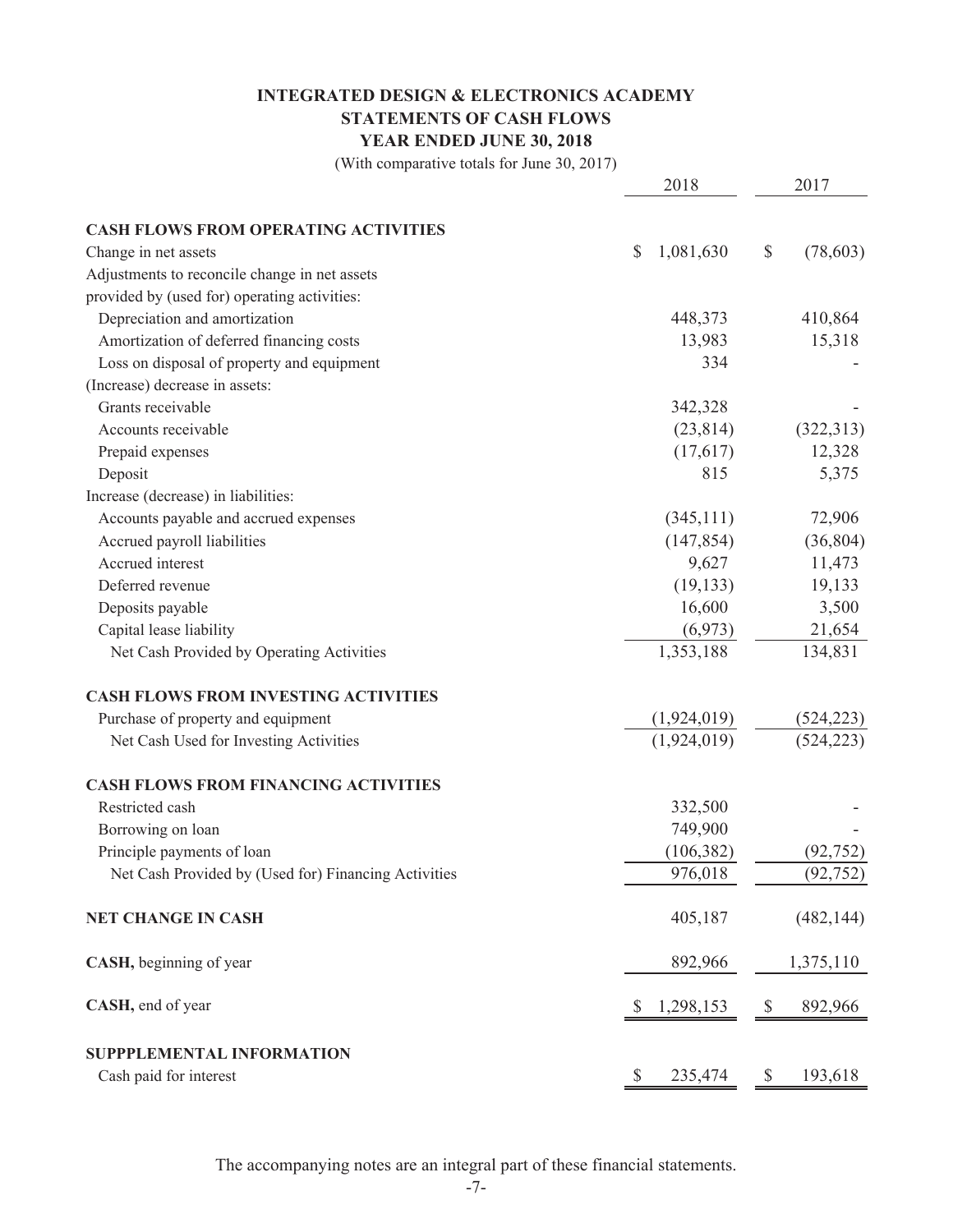### **NOTE A - ORGANIZATION AND NATURE OF BUSINESS**

Integrated Design & Electronics Academy Public Charter School (the "School") was incorporated as a non-stock and not-for-profit organization in 1998 under the laws of the District of Columbia. The School serves students in grade 9-12, based on the JROTC Career Academy model that is career focused and integrates academic and occupational curriculums, increase student career options, and provides a meaningful learning context for both potential drop-outs and college-bound youth.

On July 1, 1998, the School entered into a 15-year Charter School Agreement with the District of Columbia Public Charter School Board in Washington, DC. The charter was renewed in March 2015, and shall continue for a term of 15 years unless renewed, revoked, or terminated by the DC Board of Education for violation of applicable laws, conditions, terms and procedures set forth in the charter. The School's current charter provides for enrollment of up to 600 students in ninth through twelfth grade.

# **NOTE B – SUMMARY OF SIGNIFICANT ACCOUNTING POLICIES**

### Basis of Accounting

The School's financial statements have been prepared on the accrual basis of accounting. Therefore, revenue and related assets are recognized when earned and expenses and related liabilities are recognized as the obligations are incurred.

### Basis of Presentation

Financial statement presentation follows Financial Accounting Standards Board ("FASB") Accounting Standards Codification ("ASC") Topic *Not-for-Profit Entities.* In accordance with the topic, the School is required to report information regarding its financial position and activities according to three classes of net assets. Accordingly, the net assets of the School and changes therein are classified and reported as follows:

*Unrestricted Net Assets* – Net assets not subject to donor-imposed stipulations.

*Temporarily Restricted Net Assets* – Net assets subject to donor-imposed stipulations that may or will be met by either actions of the School and/or the passage of time. Temporarily restricted net assets as of June 30, 2018, totaled \$9,398 and were restricted for scholarships, Boys Scout and the garden club programs.

*Permanently restricted net assets* – Net assets subject to donor-imposed stipulations that they maintained permanently by the school. There were no permanently restricted net assets during the year ended June 30, 2018.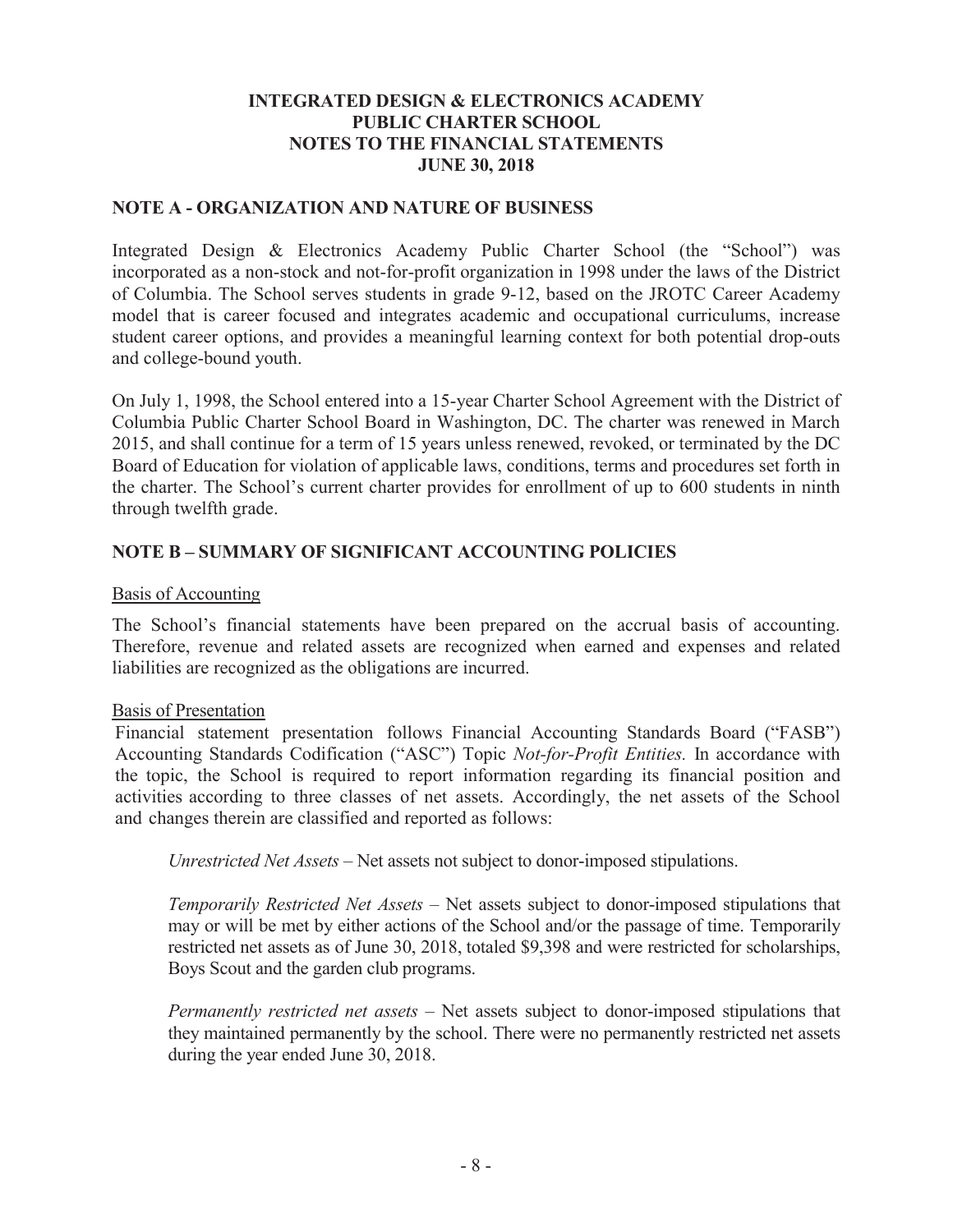### **NOTE B – SUMMARY OF SIGNIFICANT ACCOUNTING POLICIES** (continued)

#### Use of Estimates

The preparation of financial statements in accordance with U.S. generally accepted accounting principles requires management to make estimates and assumptions that affect certain reported amounts of assets and liabilities and disclosure of contingent assets and liabilities at the date of the financial statements and reported amounts of revenues and expenses during the reporting period. Actual results could differ from those estimates.

### Cash and Cash Equivalents

IDEA considers all cash in banks and short-term investments with original maturities of less than 90 days to be cash and cash equivalents. Cash equivalents consist of money market funds.

#### Grants and Accounts Receivable

Grants and accounts receivable are recorded when billed or accrued and represents claims against third parties that will be settled in cash. Accounts receivable are reported net of the allowance for doubtful accounts, if any. The allowance for doubtful accounts, if any, is estimated based on historical collection trends, the age of outstanding receivable and existing economic conditions. If actual experience changes, revisions to the allowance may be necessary. Past due accounts receivable are written off when internal collection efforts have been unsuccessful in collecting the amount due. Grants receivables are due from governmental agencies. Due to the nature of funding from the federal government and the District of Columbia, management believes that all receivables will be collected. Therefore, no allowance for doubtful accounts has been recorded.

### Property and Equipment

Property and equipment having a cost of greater than \$1,000 and a useful life of greater than one year are stated at cost, or if donated, at fair value. Expenditures for maintenance and repairs are charged against operations. Renewals and betterments that materially extend the life of the asset are capitalized. Leasehold improvements are capitalized at cost and amortized over the lesser of the remaining life of the lease or the life of the asset. The cost of property and equipment is depreciated over their estimated useful lives, ranging from two to seven years. Depreciation and amortization is computed using the straight-line method.

#### Debt Issuance Costs

Costs incurred for the issuance of debt have been capitalized and are reported in the statement of financial position as a direct deduction from the related debt liability. Debt issuance costs are amortized as interest expense over the remaining period of the debt using the straight-line method, which approximates the effective interest method.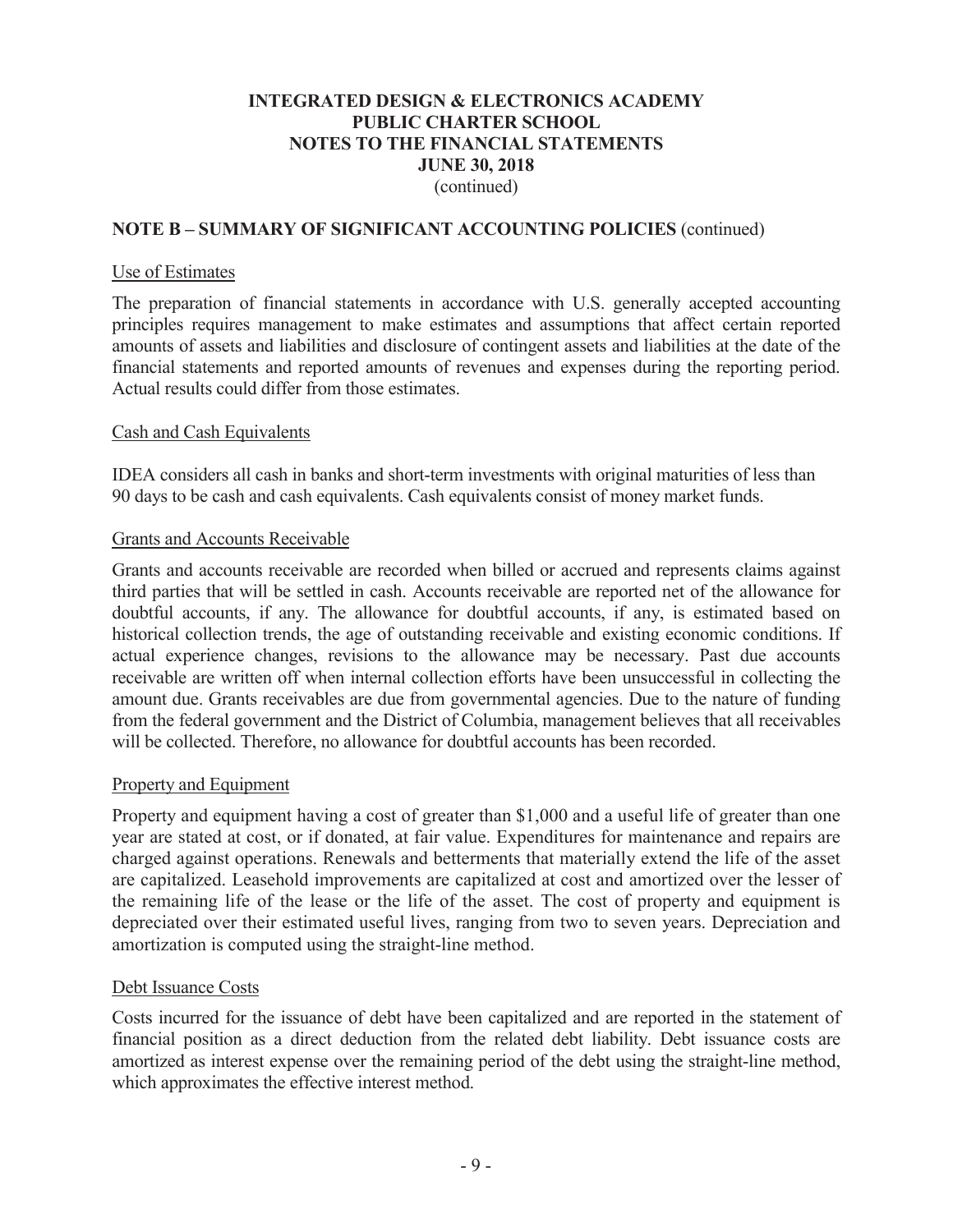### **NOTE B – SUMMARY OF SIGNIFICANT ACCOUNTING POLICIES** (continued)

#### Deferred Revenue

Deferred revenue result from the School recognizing grant and activity fee revenue in the period in which the work is performed. Accordingly, grant and activity fee revenue which is received in the current fiscal year is deferred until the fiscal year in which the work is performed.

#### Revenue Recognition

Contributions received are recorded as increases in unrestricted, temporarily restricted or permanently restricted net assets, depending on the existence and/or nature of any donor restrictions. When a restriction expires (that is, when a stipulated time restriction ends or the purpose of the restriction is accomplished), temporarily restricted net assets are reclassified to unrestricted net assets and reported in the statements of activities as net assets released from restrictions. When restrictions are met within the same year as restricted funds are contributed, they are classified as unrestricted contributions.

Grant revenues are received primarily from the District of Columbia government. The grants are subject to audit by the grantor agencies. Such audits could result in a request for reimbursement by the agency for expenditures disallowed under the terms and conditions of the appropriate grantor. No provision for possible adjustment has been made in the accompanying financial statements because, in the opinion of management, such adjustment, if any, would not have a material effect on the financial statements.

The School receives a student allocation on a per-pupil basis from the District of Columbia to cover the cost of academic expenses. Per pupil appropriated revenue is recognized during the period for which the associated education services are provided. Per pupil appropriations include \$1,826,350 for enhancements, such as special education, at-risk students and English language learners, for the year ended June 30, 2018.

Activity fees are recognized at the time of the activity. Activity fee revenue is earned from students, but not restricted to, field trips, camps and other school related activities.

#### Functional Expenses

The costs of providing the School's various programs and supporting services have been summarized on a functional basis in the accompanying statements of activities. Accordingly, certain costs have been allocated among the programs, fundraising and supporting services benefited.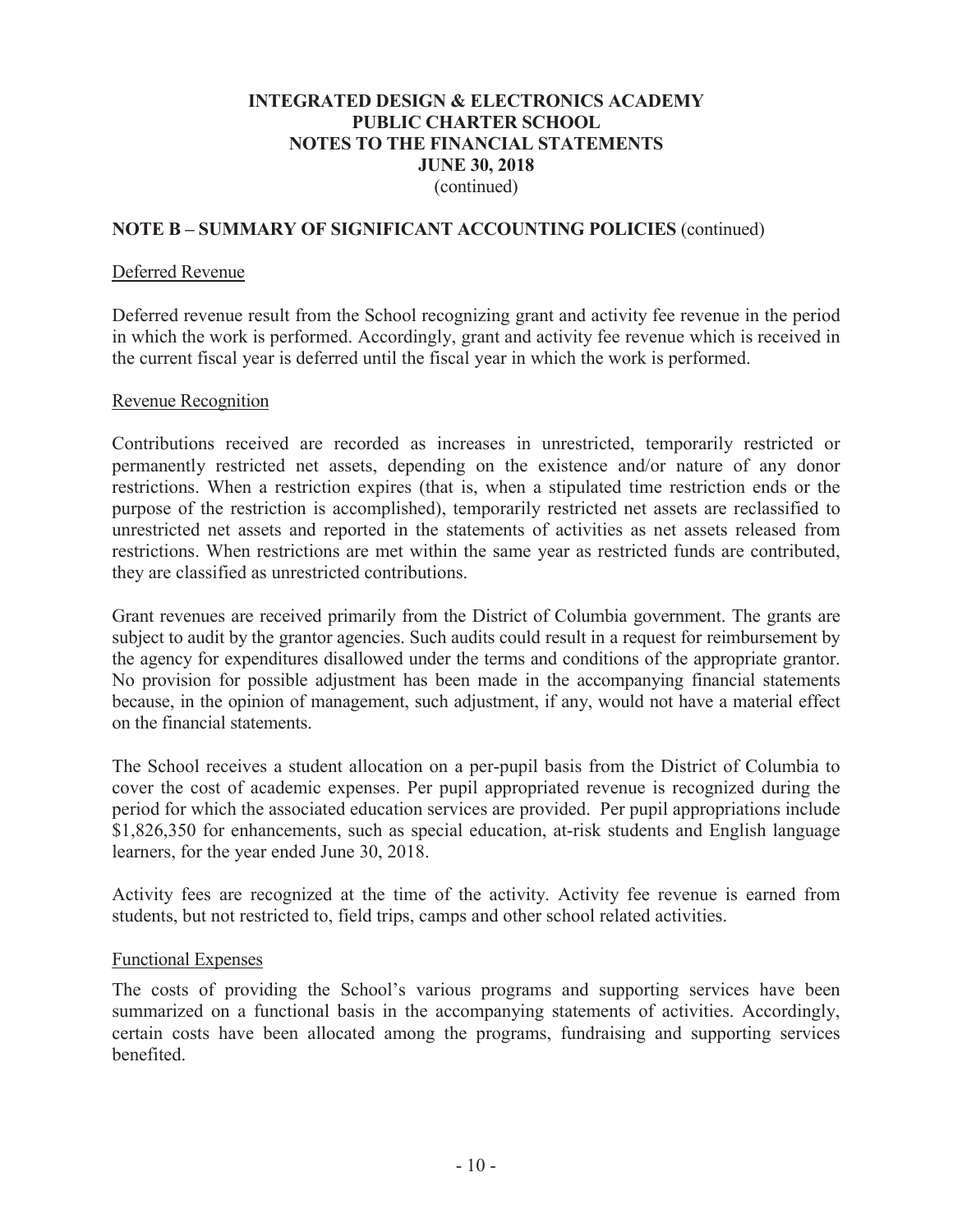# **NOTE C – INCOME TAXES**

The School qualifies as a tax exempt organization under Section  $501(c)(3)$  of the Internal Revenue Code. In addition, the School is classified as an entity that is not a private foundation under Section  $509(a)(1)$ .

The School has adopted the accounting of uncertainty in income taxes as required by the Income Taxes topic of the FASB ASC. The topic requires the School to determine whether a tax position is more likely than not to be sustained upon examination by the applicable taxing authority, including resolution of any related appeals or litigation processes, based on the technical merits of the position. The tax benefit to be recognized is measured as the largest amount of benefit that is more than fifty percent likely of being realized upon ultimate settlement which could result in the School recording a tax liability that would reduce its net assets.

The School has analyzed its tax positions, and has concluded that no liability for unrecognized tax benefits should be recorded related to any uncertain tax positions taken on returns filed for open tax years (2014-2016), or expected to be taken in its 2017 information return. The School is not aware of any tax positions for which it believes that there is a reasonable possibility that the total amounts of unrecognized tax benefits will change materially in the next twelve months.

# **NOTE D - PROPERTY AND EQUIPMENT**

The following is a summary of property and equipment at June 30, 2018:

| Computers and materials                         | \$<br>867,151 |
|-------------------------------------------------|---------------|
| Classroom furniture                             | 772,144       |
| Buildings and building improvements             | 15,789,522    |
| Land                                            | 150,000       |
| Leased equipment                                | 21,654        |
|                                                 | 17,600,471    |
| Less: accumulated depreciation and amortization | (4,570,424)   |
| Property and Equipment, Net                     | 13,030,047    |

Depreciation and amortization expense for the year ended June 30, 2018 totaled \$448,373.

In November 2016, the School leased equipment at a cost of \$24,418 that is classified as capital lease and included in property and equipment. The accumulated amortization as of June 30, 2018 totaled \$7,578 and amortization expense totaled \$4,665.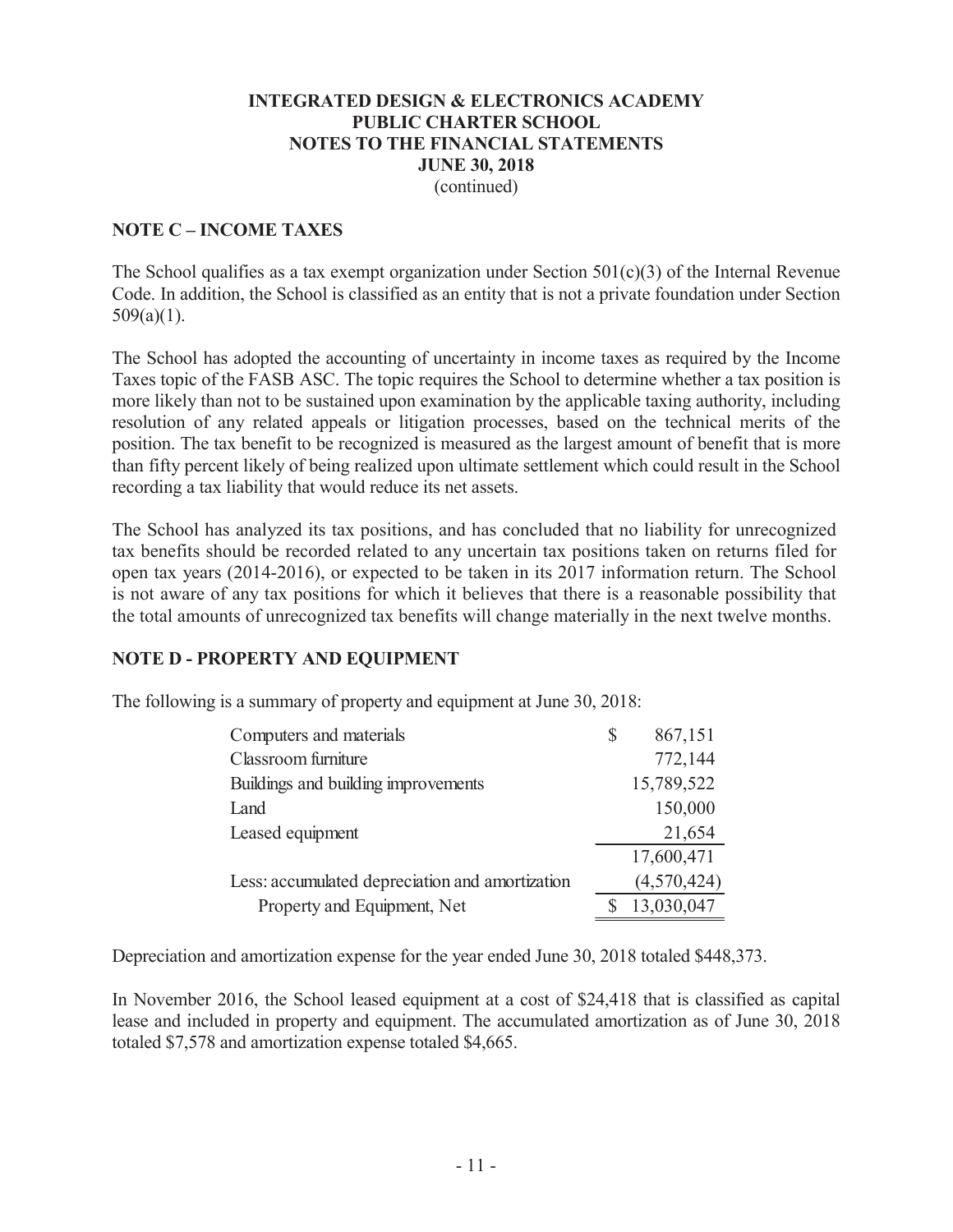### **NOTE E - LOAN PAYABLE**

In June 2016, the District of Columbia issued \$7,000,000, of tax-exempt revenue Series 2016 bonds purchased by Eagle Bank (the "Bank") secured by the land, building, and improvements of the property at 1027 45<sup>th</sup> Street NE, Washington, DC, the proceeds of which were loaned to the School. The loan has a floating interest rate fixed every five years equal to the lessor of five-year LIBOR plus 3.4 percent times one less the Bank's tax rate of 2.95% for the five years ended June 30, 2021. The loan has a term of 25 years, with an initial interest-only period of 18 months. Monthly interest – only payments of \$17,781 are due until December 2017. After January 2018, monthly principal and interest payments of approximately \$33,164 are due on the loan until the loan matures on June 1, 2046.

The loan has certain financial covenants that require annual financial statement to be submitted within 150 days after year end, quarterly interim financial statements to be provide within 45 days of each 3-month time period and maintenance of a minimum debt service coverage ratio of 1.25 to 1. As of June 30, 2018, the balance on this loan totaled \$6,904,822.

In July 2017, the School entered into an agreement to participate in the Energy Efficiency Loan Program for the procurement and installation of certain energy saving equipment under the District of Columbia's Energy efficiency Loan Program. Under this agreement the Bank, in its capacity as the Capital Provider, loaned the School \$787,500 that would be repaid through a voluntary special assessment on the School's property located at 1027 45<sup>th</sup> Street, NE, Washington, DC. The annual special assessment would be \$64,994 paid in two installments of \$32,497 semi-annually initially, and would be subject to further adjustment. As of June 30, 2018, the balance on this loan totaled \$775,896.

For the year ended June 30, 2018, the School incurred deferred financing costs of \$37,600 associated with the above loan agreement. These and prior deferred financing costs are being amortized over the remaining life of the debt using the effective interest method, which approximated straight-line.

Aggregate annual maturities of the debt are as follows for the years ended June 30:

| 2019       | \$<br>218,068 |
|------------|---------------|
| 2020       | 224,536       |
| 2021       | 232,519       |
| 2022       | 240,126       |
| 2023       | 247,993       |
| Thereafter | 6,517,477     |
|            | 7,680,719     |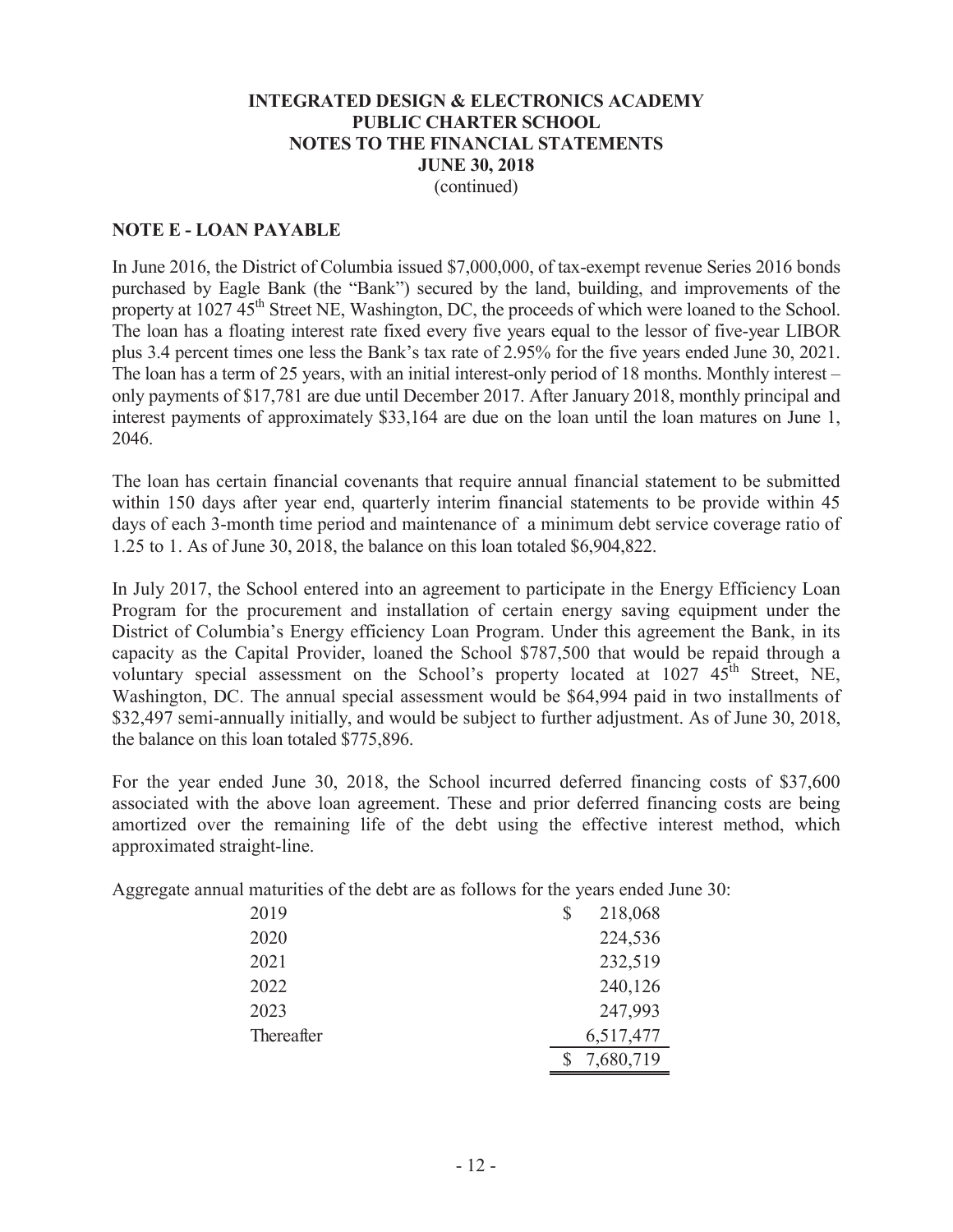### **NOTE E - LOAN PAYABLE** – continued

Long-term debt as of June 30, 2018 consisted of the following:

| Eagle bank loan due June 2046     | \$6,904,822 |
|-----------------------------------|-------------|
| PACE loan program                 | 775,896     |
|                                   | 7,680,718   |
| Less: current maturity            | (218,068)   |
| Less: debt issuance costs, net of |             |
| accumulated amortization          | (318, 534)  |
|                                   | 7,144,116   |

Interest of \$245,101 was expensed for the year ended June 30, 2018.

The amortization of debt issuance costs as interest expense for the years ended June 30, 2018 was \$13,983.

Deferred financing costs and accumulated amortization are as follows at June 30, 2018:

| Deferred financing costs       | 347,835  |
|--------------------------------|----------|
| Less: accumulated amortization | (29,301) |
| Loans costs, Net               | 318,534  |

### **NOTE F – PENSION PLAN**

The School has a 403(b) defined contributions retirement plan (the "Plan"). All eligible employees who are at least 21 years of age and meet 1,000 hours of service per year are eligible to participate in the Plan after the completion of one year of service. Employees may make elective deferral from their eligible earnings, up to the amount allowed by the Internal Revenue Service. The School contributes 2% of employee's annual salary for those who do not contribute to the plan and 3% of each eligible employee's annual salary for employees who contribute to the Plan. For the year ended June 30, 2018, pension expense totaled \$44,874.

### **NOTE G - COMMITMENTS AND CONTINGENT LIABILITIES**

The School receives revenues from government grants and contracts. The ultimate determination of amounts received under these programs generally is based upon allowable costs, which are subject to audit, and are reported to the government. The School is of the opinion that adjustments, if any, arising from such audits will not have a material effect on the financial statements.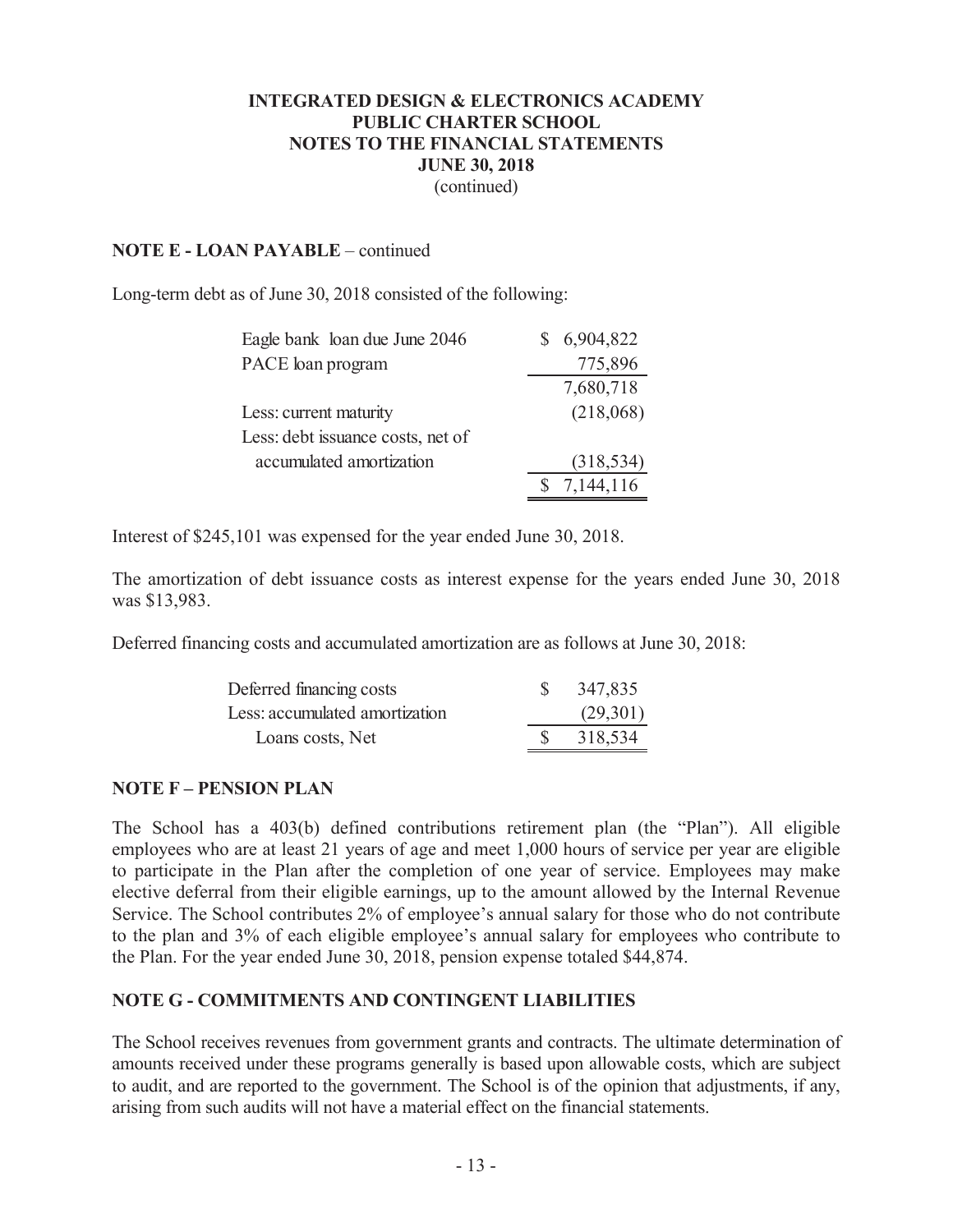### **NOTE H - CONCENTRATIONS OF RISK**

The School places its cash with financial institutions which at times, may exceed the Federal Deposit Insurance Corporation's insurance limit of \$250,000. The School believes it is not exposed to any significant credit risk on cash or cash equivalents.

The School is supported primarily through local and federal appropriations and grants. For the years ended June 30, 2017 and 2016, 89% and 87%, respectively, of total revenue was provided from one local government agency. Reduction of this source of support would have a significant impact on the School's programs and activities.

# **NOTE I - SUBSEQUENT EVENTS**

In preparing these consolidated financial statements, the School's management has evaluated events and transactions through November 16, 2018, the date the School's financial statements were available to be issued. There were no additional events or transactions that were discovered during the evaluation that required additional disclosure or recognition.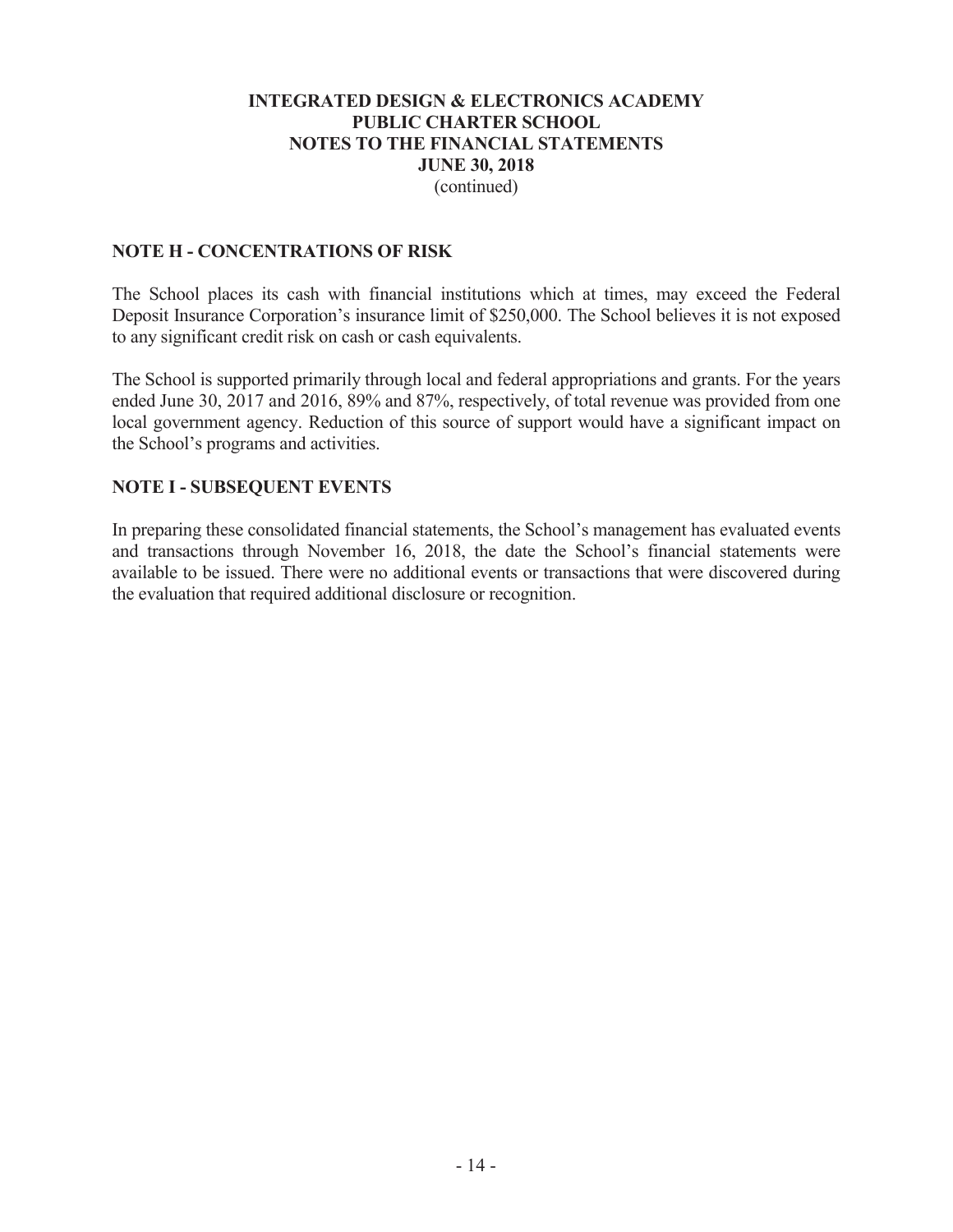

1730 Rhode Island Avenue, NW Suite 800 Washington, DC 20036 (202) 296-3306 Fax: (202) 296-0059

# **INDEPENDENT AUDITOR'S REPORT ON INTERNAL CONTROL OVER FINANCIAL REPORTING AND ON COMPLIANCE AND OTHER MATTERS BASED ON AN AUDIT OF FINANCIAL STATEMENTS PERFORMED IN ACCORDANCE WITH** *GOVERNMENT AUDITING STANDARDS*

The Board of Trustees Integrated Design & Electronics Academy Public Charter School Washington, DC

We have audited, in accordance with the auditing standards generally accepted in the United States of America and the standards applicable to financial audits contained in *Government Auditing Standards* issued by the Comptroller General of the United States, the financial statements of Integrated Design & Electronics Academy Public Charter School, (a non-profit organization) (the "School"), which comprise the statement of financial position as of June 30, 2018, and the related statements of activities, functional expenses, and cash flows for the year then ended, and the related notes to the financial statements, and have issued our report thereon dated October 31, 2018.

# **Internal Control over Financial Reporting**

In planning and performing our audit of the financial statements, we considered the School's internal control over financial reporting (internal control) to determine the audit procedures that are appropriate in the circumstances for the purpose of expressing our opinion on the financial statements, but not for the purpose of expressing an opinion on the effectiveness of the School's internal control. Accordingly, we do not express an opinion on the effectiveness of the School's internal control.

A *deficiency in internal control* exists when the design or operation of a control does not allow management or employees, in the normal course of performing their assigned functions, to prevent, or detect and correct, misstatements on a timely basis. A *material weakness* is a deficiency, or a combination of deficiencies, in internal control, such that there is a reasonable possibility that a material misstatement of the entity's financial statements will not be prevented, or detected and corrected on a timely basis. A *significant deficiency* is a deficiency, or a combination of deficiencies, in internal control that is less severe than a material weakness, yet important enough to merit attention by those charged with governance.

Our consideration of internal control was for the limited purpose described in the first paragraph of this section and was not designed to identify all deficiencies in internal control that might be material weaknesses or significant deficiencies. Given these limitations, during our audit we did not identify any deficiencies in internal control that we consider to be material weaknesses. However, material weaknesses may exist that have not been identified.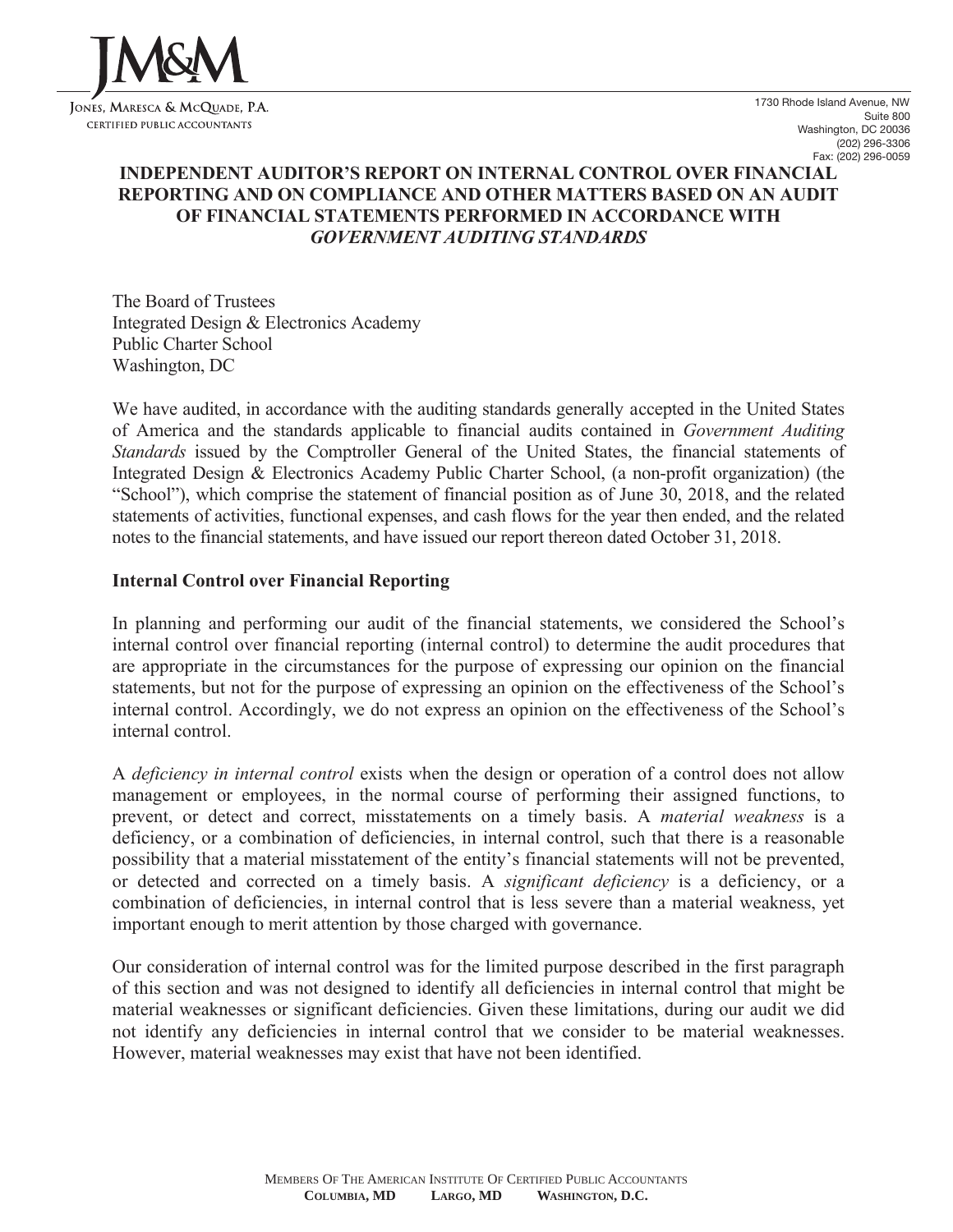# **Compliance and Other Matters**

As part of obtaining reasonable assurance about whether the School's financial statements are free from material misstatement, we performed tests of its compliance with certain provisions of laws, regulations, contracts, and grant agreements, noncompliance with which could have a direct and material effect on the determination of financial statement amounts. However, providing an opinion on compliance with those provisions was not an objective of our audit, and accordingly, we do not express such an opinion. The results of our tests disclosed no instances of noncompliance or other matters that are required to be reported under *Government Auditing Standards*.

# **Purpose of this Report**

The purpose of this report is solely to describe the scope of our testing of internal control and compliance and the results of that testing, and not to provide an opinion on the effectiveness of the School's internal control or on compliance. This report is an integral part of an audit performed in accordance with *Government Auditing Standards* in considering the organization's internal control and compliance. Accordingly, this communication is not suitable for any other purpose.

Jam Marca & Mc Quade PA

Washington, DC November 16, 2018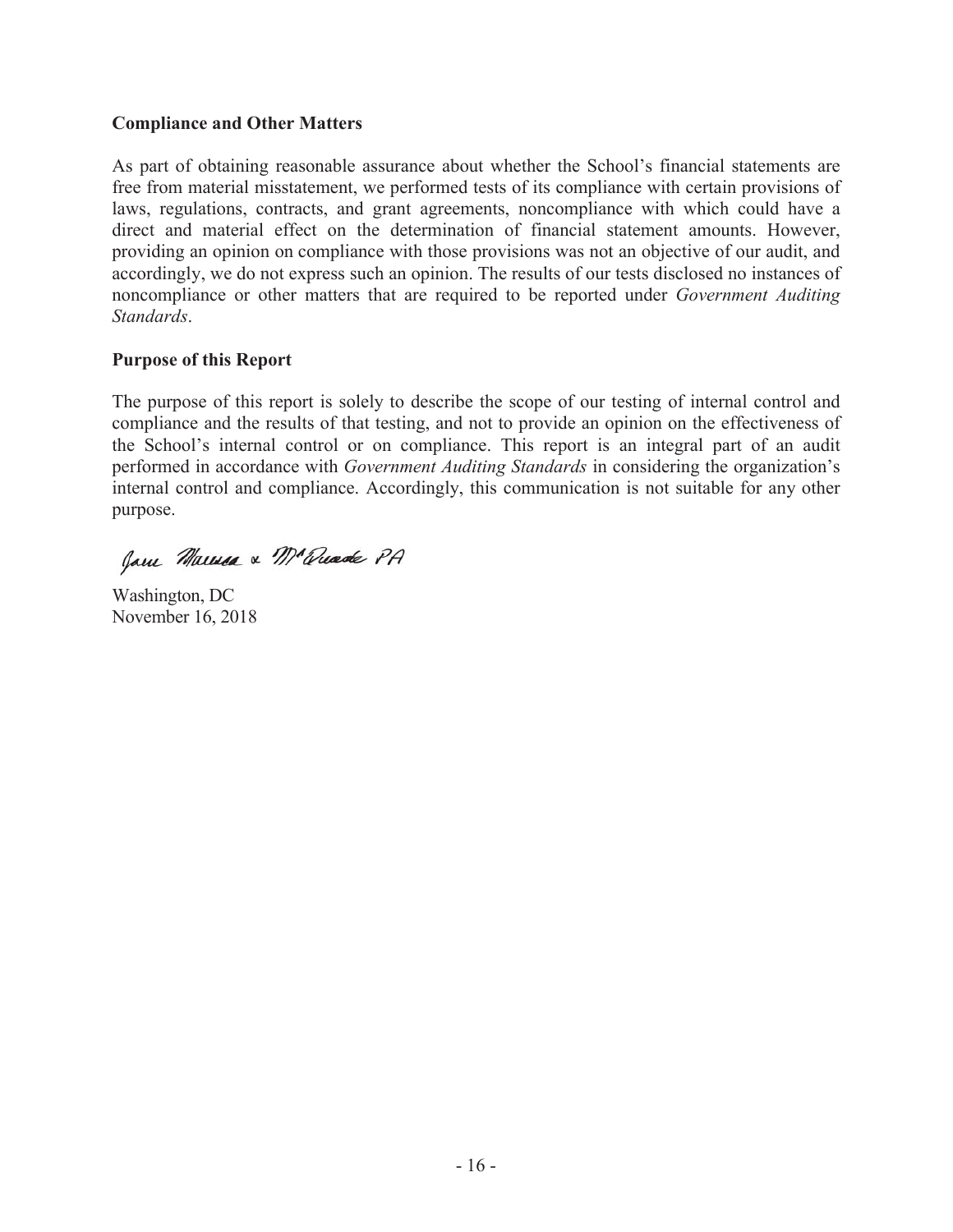

1730 Rhode Island Avenue, NW Suite 800 Washington, DC 20036 (202) 296-3306 Fax: (202) 296-0059

# **Independent Auditor's Report on Compliance for Each Major Program and on Internal Control over Compliance Required by the Uniform Guidance**

The Board of Trustees of Integrated Design & Electronics Academy Public Charter School Washington, DC

# **Report on Compliance for Each Major Federal Program**

We have audited Integrated Design & Electronics Academy Public Charter School, (the "School") compliance with the types of compliance requirements described in the *OMB Compliance Supplement* that could have a direct and material effect on each of the School's major federal programs for the year ended June 30, 2018. The School's major federal programs are identified in the summary of auditor's results section of the accompanying schedule of findings and questioned costs.

### **Management's Responsibility**

Management is responsible for compliance with the federal statutes, regulations, and the terms and conditions of its federal awards applicable to its federal programs.

### **Auditor's Responsibility**

Our responsibility is to express an opinion on compliance for each of the School's major federal programs based on our audit of the types of compliance requirements referred to above. We conducted our audit of compliance in accordance with auditing standards generally accepted in the United States of America; the standards applicable to financial audits contained in *Government Auditing Standards*, issued by the Comptroller General of the United States; and the audit requirements of Title 2 U.S. *Code of Federal Regulations* Part 200, *Uniform Administrative Requirements, Cost Principles, and Audit Requirements for Federal Awards* (Uniform Guidance). Those standards and the Uniform Guidance require that we plan and perform the audit to obtain reasonable assurance about whether noncompliance with the types of compliance requirements referred to above that could have a direct and material effect on a major federal program occurred. An audit includes examining, on a test basis, evidence about the School's compliance with those requirements and performing such other procedures as we considered necessary in the circumstances.

We believe that our audit provides a reasonable basis for our opinion on compliance for each major federal program. However, our audit does not provide a legal determination of the School's compliance.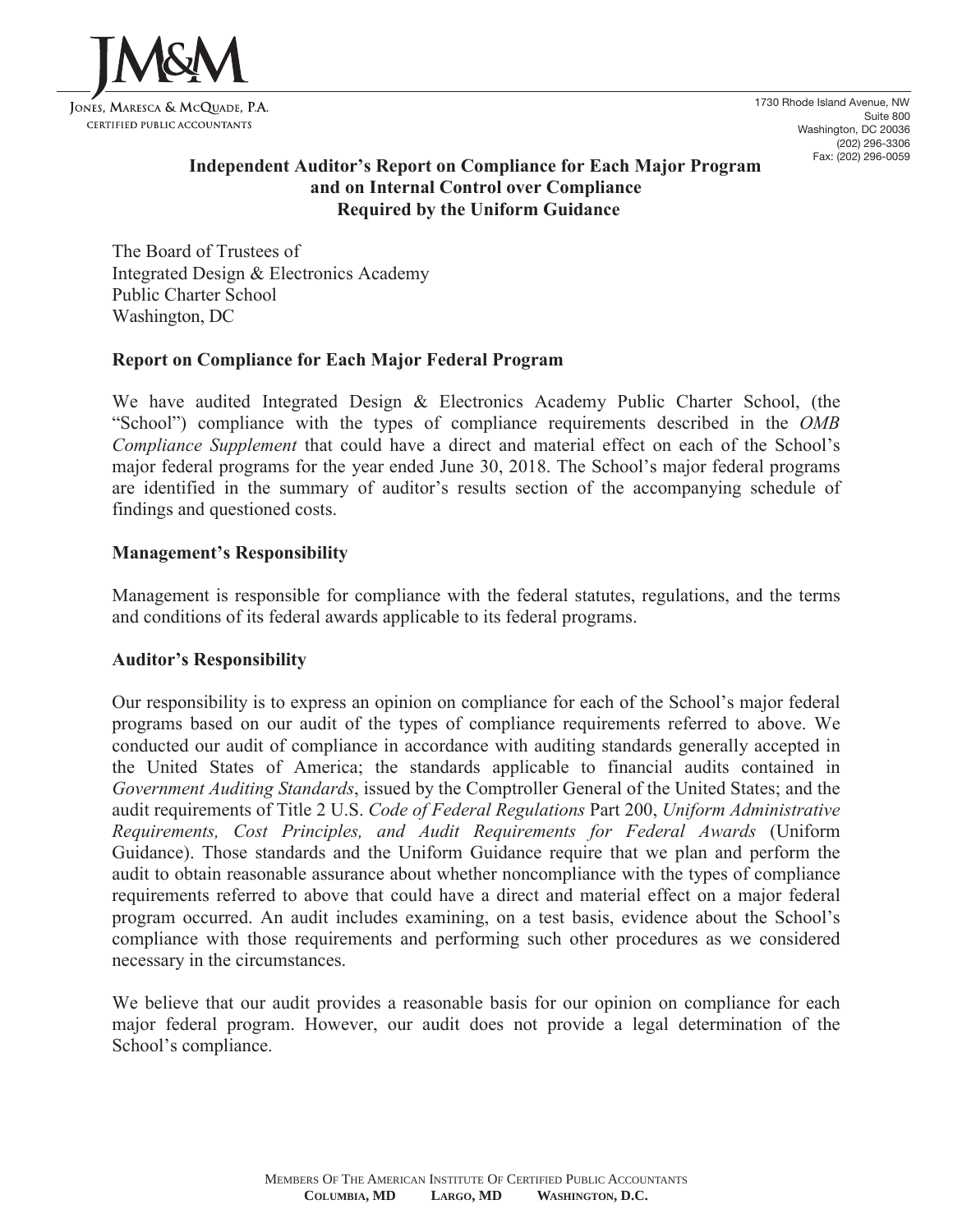### **Opinion on Each Major Federal Program**

In our opinion, Integrated Design & Electronics Academy Public Charter School complied, in all material respects, with the types of compliance requirements referred to above that could have a direct and material effect on each of its major federal programs for the year ended June 30, 2018.

### **Report on Internal Control Over Compliance**

Management of the School is responsible for establishing and maintaining effective internal control over compliance with the types of compliance requirements referred to above. In planning and performing our audit of compliance, we considered the School's internal control over compliance with the types of requirements that could have a direct and material effect on each major federal program to determine the auditing procedures that are appropriate in the circumstances for the purpose of expressing an opinion on compliance for each major federal program and to test and report on internal control over compliance in accordance with the Uniform Guidance, but not for the purpose of expressing an opinion on the effectiveness of internal control over compliance. Accordingly, we do not express an opinion on the effectiveness of the School's internal control over compliance.

A *deficiency in internal control over compliance* exists when the design or operation of a control over compliance does not allow management or employees, in the normal course of performing their assigned functions, to prevent, or detect and correct, noncompliance with a type of compliance requirement of a federal program on a timely basis. A *material weakness in internal control over compliance* is a deficiency, or combination of deficiencies, in internal control over compliance, such that there is a reasonable possibility that material noncompliance with a type of compliance requirement of a federal program will not be prevented, or detected and corrected, on a timely basis. A *significant deficiency in internal control over compliance* is a deficiency, or a combination of deficiencies, in internal control over compliance with a type of compliance requirement of a federal program that is less severe than a material weakness in internal control over compliance, yet important enough to merit attention by those charged with governance.

Our consideration of internal control over compliance was for the limited purpose described in the first paragraph of this section and was not designed to identify all deficiencies in internal control over compliance that might be material weaknesses or significant deficiencies. We did not identify any deficiencies in internal control over compliance that we consider to be material weaknesses. However, material weaknesses may exist that have not been identified. The purpose of this report on internal control over compliance is solely to describe the scope of our testing of internal control over compliance and the results of that testing based on the requirements of the Uniform Guidance. Accordingly, this report is not suitable for any other purpose.

Jam Marcia & Mc Quade PA

Washington, DC November 16, 2018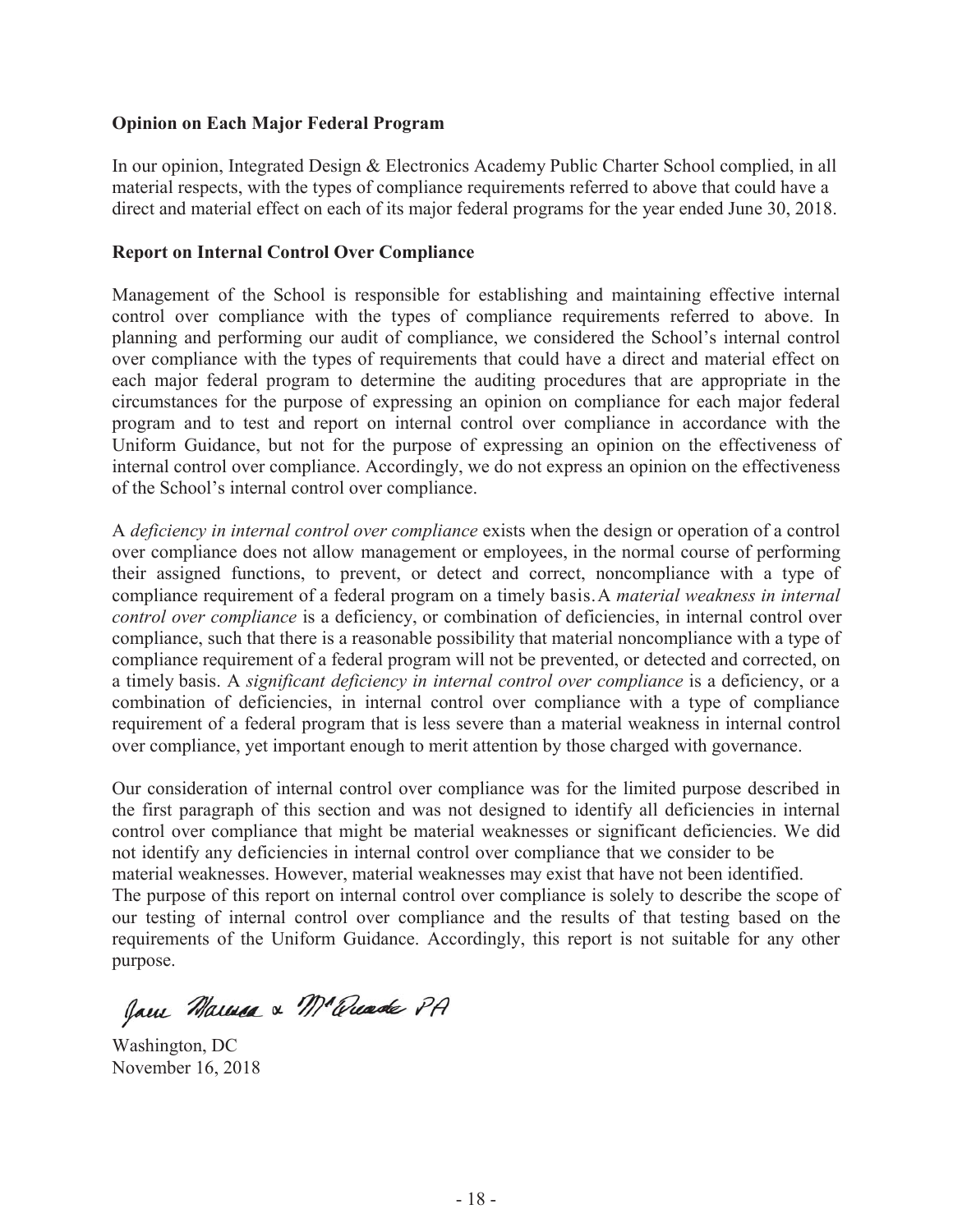#### **SCHEDULE OF EXPENDITURES OF FEDERAL AWARDS YEAR ENDED JUNE 30, 2018 INTEGRATED DESIGN & ELECTRONICS ACADEMY**

| Federal Grantor/Pass-through Grantor/                       | Federal<br><b>CFDA</b> | Grant<br>Identification |               |                             |
|-------------------------------------------------------------|------------------------|-------------------------|---------------|-----------------------------|
| <b>Program or Cluster Title</b>                             | <b>Number</b>          | <b>Number</b>           |               | <b>Federal Expenditures</b> |
| <b>U.S. Department of Education</b>                         |                        |                         |               |                             |
| Pass Through from District of Columbia Office of the        |                        |                         |               |                             |
| <b>State Superintendent of Education (OSSE)</b>             |                        |                         |               |                             |
| Student Support and Academic Enrichment Program             | 84.424                 | 82365A                  | <sup>\$</sup> | 9,989                       |
| Supporting Effective Instruction State Grants               | 84.367                 | 82367A                  |               | 43,340                      |
| DC School Choice Incentive Program                          | 84.370                 |                         |               | 481,001                     |
| Special Education Grants to States                          | 84.027                 | 82027A                  |               | 59,487                      |
| Title I Grants to Local Educational Agencies                | 84.010                 | 82010a                  |               | 207,561                     |
| <b>Total U.S. Department of Education</b>                   |                        |                         |               | 801,378                     |
| U.S. Department of Agriculture - Food and Nutrition Service |                        |                         |               |                             |
| Pass Through from District of Columbia Office of the        |                        |                         |               |                             |
| <b>State Superintendent of Education (OSSE)</b>             |                        |                         |               |                             |
| <b>Child Nutrition Cluster</b>                              |                        |                         |               |                             |
| School Breakfast Program                                    | 10.553                 |                         |               | 33,072                      |
| National School Lunch Program                               | 10.555                 |                         |               | 115,668                     |
| <b>Total Child Nutrition Cluster</b>                        |                        |                         |               | 148,740                     |
| <b>Total U.S. Department of Agriculture</b>                 |                        |                         |               | 148,740                     |
| <b>U.S. Department of Health and Human Services</b>         |                        |                         |               |                             |
| Pass Through from District of Columbia Office of the        |                        |                         |               |                             |
| <b>State Superintendent of Education (OSSE)</b>             |                        |                         |               |                             |
| School-Based HIV-STD Prevention                             | 92.079                 |                         |               | 7,500                       |
| <b>Total U.S. Department of Health and Human Services</b>   |                        |                         |               | 7,500                       |
| <b>U.S. Department of Defense</b>                           |                        |                         |               |                             |
| Research and Technology Development                         | 12.910                 |                         |               | 58,472                      |
| <b>Total U.S. Department of Defense</b>                     |                        |                         |               | 58,472                      |
| <b>TOTAL EXPENDITURES OF FEDERAL AWARDS</b>                 |                        |                         | S             | 1,016,090                   |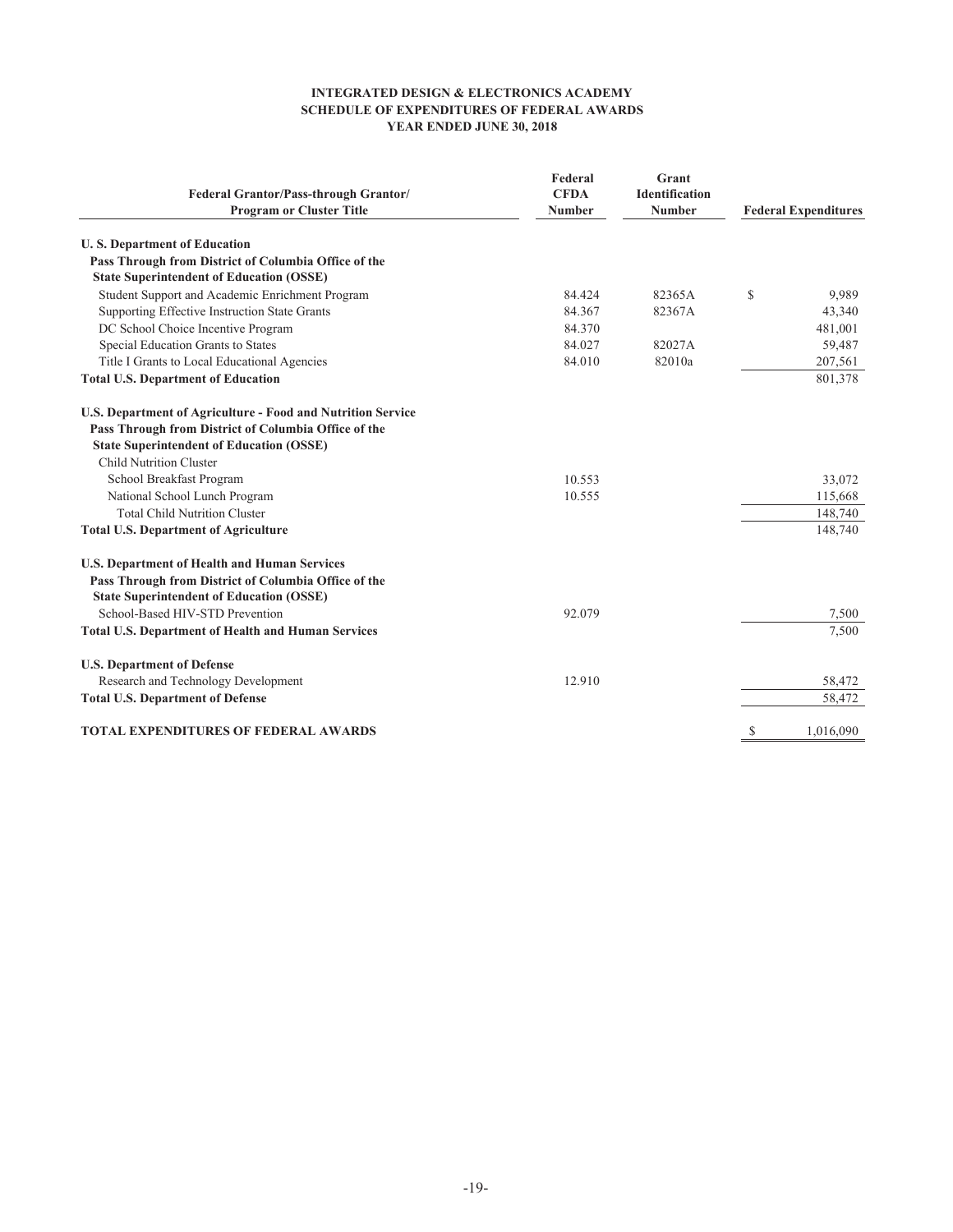# **INTEGRATED DESIGN & ELECTRONICS ACADEMY PUBLIC CHARTER SCHOOL NOTES TO THE SCHEDULE OF EXPENDITURES OF FEDERAL AWARDS JUNE 30, 2018**

# **NOTE A – BASIS OF PRESENTATION**

The accompanying Schedule of Expenditures of Federal Awards (the "Schedule") includes the federal grant activity of the School under programs of the federal government for the year ended June 30, 2018. The information in the Schedule is presented in accordance with the requirements of Title 2 U.S. Code of Federal Regulations Part 200, *Uniform Administrative Requirements, Cost Principles, and Audit Requirements for Federal Awards* ("Uniform Guidance"). Therefore some amounts presented in this schedule may differ from amounts presented in, or used in, the preparation of the financial statements.

# **NOTE B – SUMMARY OF SIGNIFICANT ACCOUNTING POLICIES**

Expenditures reported in the Schedule are reported on the accrual basis of accounting. Such expenditures are recognized following the cost principles contained in the Uniform Guidance, wherein, certain types of expenses are not allowable or are limited as to reimbursement. The School elected not to use the 10 percent de minimis indirect cost rate. Pass through programs, agencies, and entity identifying numbers are presented where available.

# **NOTE C – RECONCILIATION TO THE FINANCIAL STATEMENTS**

Expenditures per the Schedule exclude \$15,964 of federal awards provided under the Federal Communications Commission E-Rate program, which are reported as federal entitlements and grant revenue in the consolidated statement of activities. Funding under the E-Rate program is considered to be federal funds, however, does not qualify as direct financial support, and therefore, is exempt from Uniform Guidance requirements.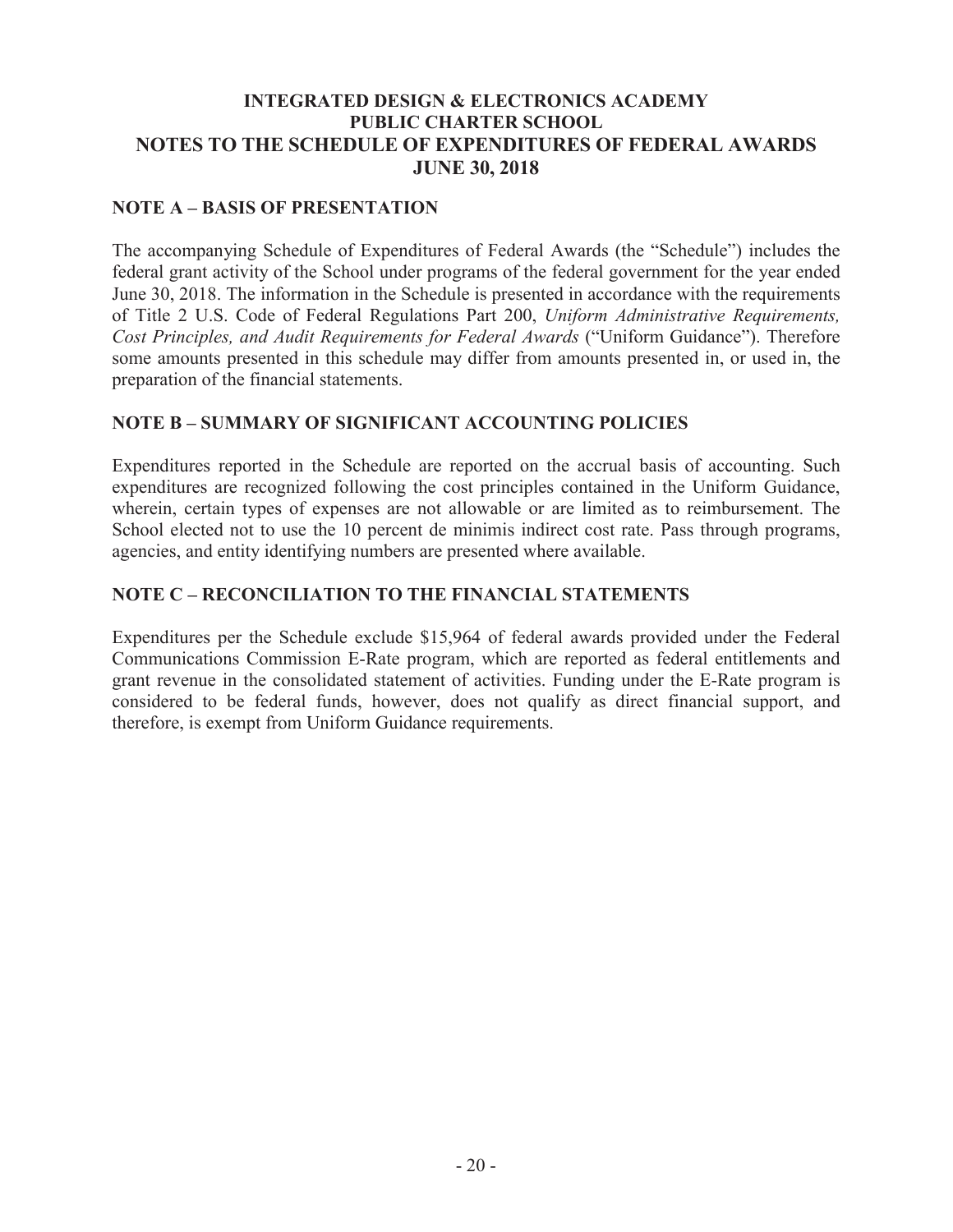# **INTEGRATED DESIGN & ELECTRONICS ACADEMY PUBLIC CHARTER SCHOOL SCHEDULE OF FINDINGS AND QUESTIONED COSTS JUNE 30, 2018**

# **SECTION I - SUMMARY OF AUDITOR'S RESULTS**

#### *Financial Statements*

| Type of report issued on the financial statements                                                                                                | Unmodified                                   |               |
|--------------------------------------------------------------------------------------------------------------------------------------------------|----------------------------------------------|---------------|
| Internal control over financial reporting:                                                                                                       |                                              |               |
| Material weakness identified?                                                                                                                    |                                              | No            |
| Significant deficiencies identified that are not<br>considered to be material weakness?<br>Noncompliance material to financial statements noted? | None reported<br>No                          |               |
| <b>Federal Awards</b>                                                                                                                            |                                              |               |
| Type of auditor's report issued on compliance for<br>major programs:                                                                             |                                              | Unmodified    |
| Internal control over major programs:                                                                                                            |                                              |               |
| Material weakness identified?                                                                                                                    |                                              | No            |
| Significant deficiencies identified that are not<br>considered to be material weakness?                                                          |                                              | None reported |
| Any audit findings disclosed that are required to be<br>reported in accordance with 2 CFR Section 200.516(a)?                                    |                                              | No            |
| <b>Major programs</b>                                                                                                                            |                                              |               |
| Name of Federal Program:<br><b>CFDA</b> Number                                                                                                   | DC School Choice Incentive Program           | 84.370        |
| Name of Federal Program:<br><b>CFDA</b> Number                                                                                                   | Title I Grants to Local Educational Agencies | 84.010        |
| Dollar threshold used to distinguish between<br>type A and type B programs:                                                                      |                                              | \$750,000     |
| Auditee qualified as low-risk auditee?                                                                                                           |                                              | No            |